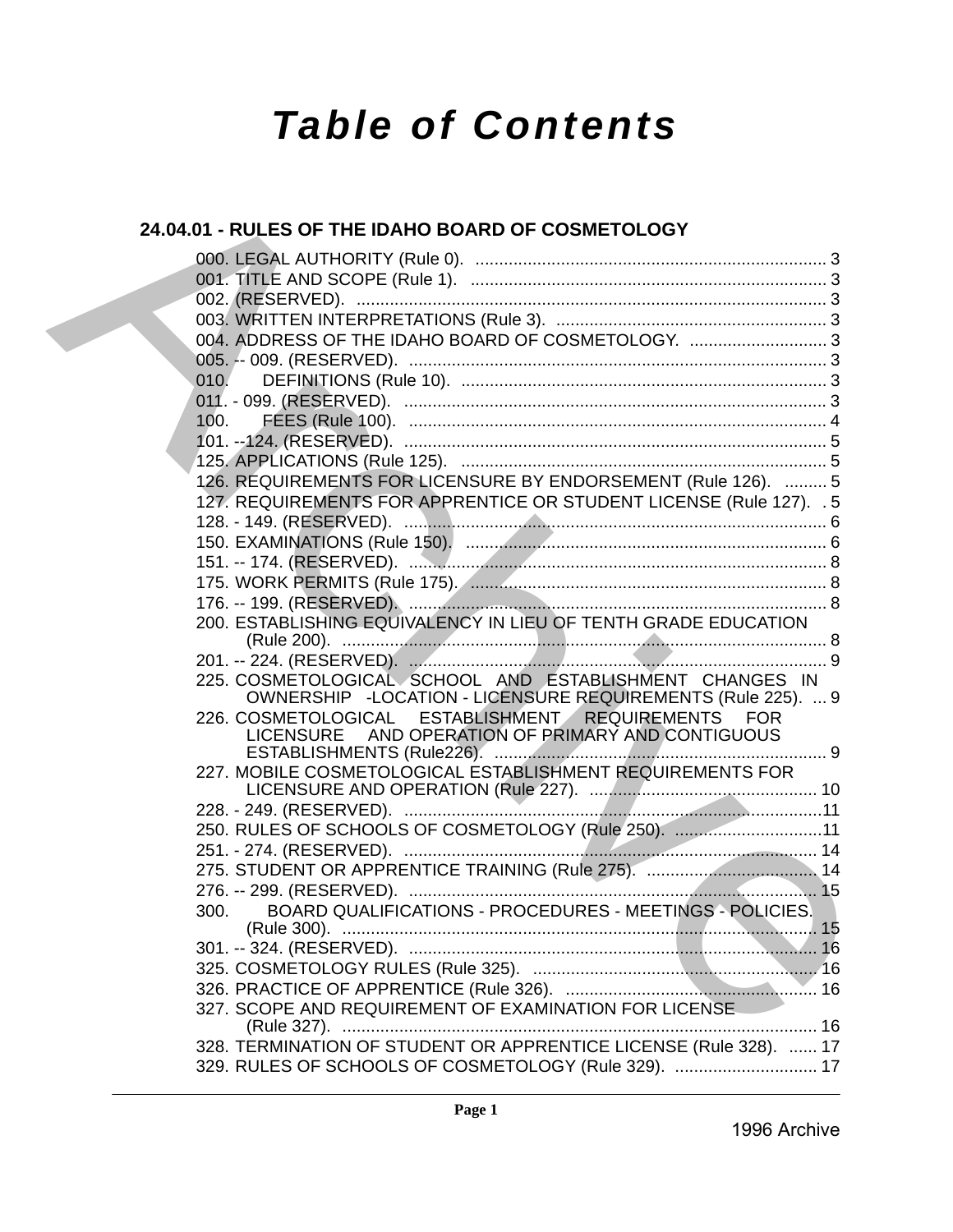| 350. COSMETOLOGY INSTRUCTOR RULES (Rule 350).  19                 |
|-------------------------------------------------------------------|
|                                                                   |
|                                                                   |
|                                                                   |
| 377. SCOPE AND REQUIREMENT OF EXAMINATION FOR LICENSE             |
| 378. TERMINATION OF STUDENT OR APPRENTICE LICENSE (Rule 378).  21 |
| 379. RULES FOR COSMETOLOGY SCHOOLS APPROVED TO TEACH              |
|                                                                   |
|                                                                   |
|                                                                   |
| 403. RULES FOR COSMETOLOGY SCHOOLS TEACHING ESTHETICS             |
|                                                                   |
|                                                                   |
|                                                                   |
| 426. SCOPE AND REQUIREMENT OF EXAMINATION FOR LICENSE             |
| 427. TERMINATION OF STUDENT LICENSE (Rule 427).  25               |
| 428. RULES FOR COSMETOLOGY SCHOOLS TEACHING NAIL TECHNOLOGY       |
|                                                                   |
|                                                                   |
|                                                                   |
| 475. RULE MAKING HISTORY PRIOR TO JULY 1,1993 (RULE 475).  28     |
|                                                                   |
|                                                                   |

7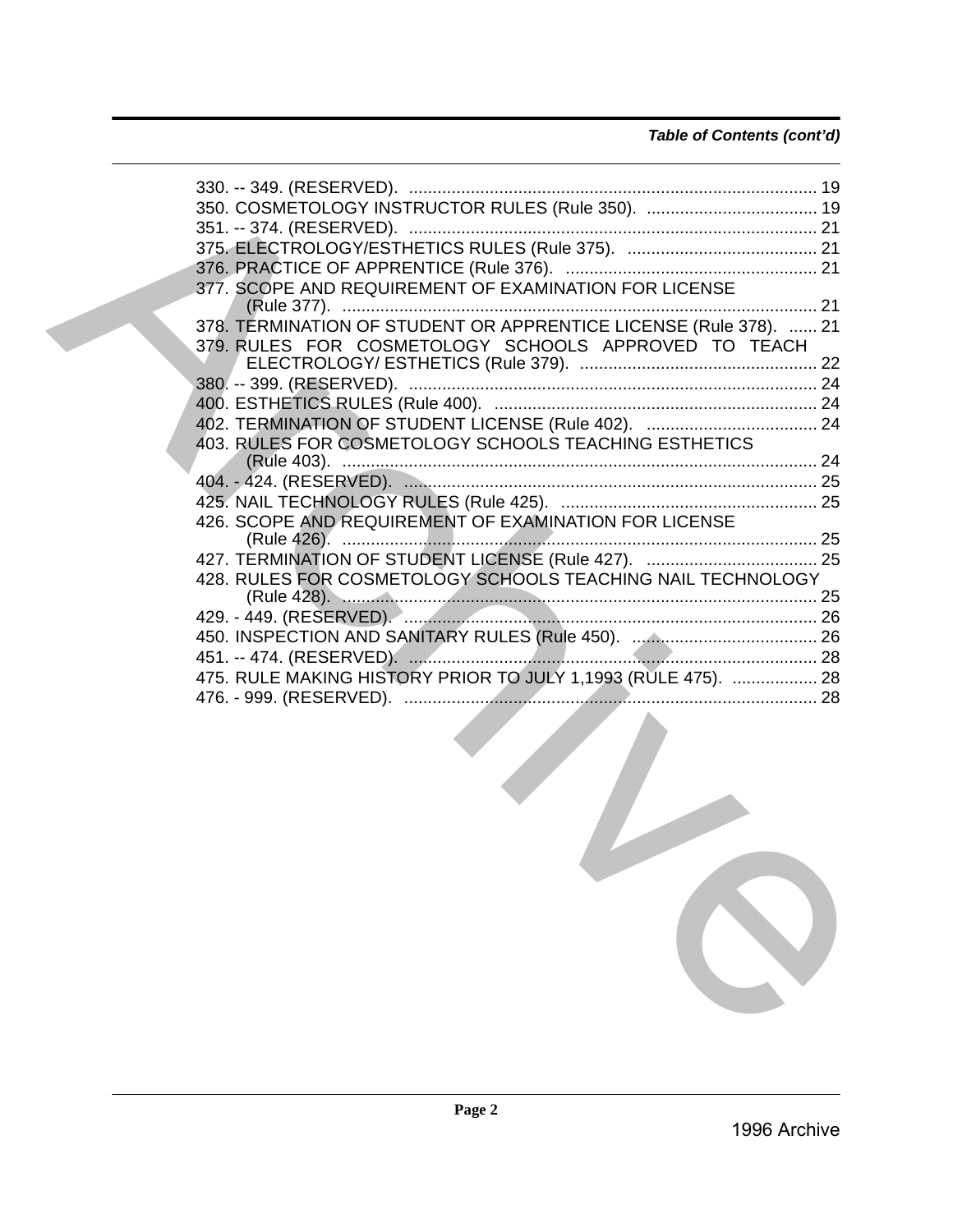### **IDAPA 24 TITLE 04 CHAPTER 01**

### **24.04.01 - RULES OF THE IDAHO BOARD OF COSMETOLOGY**

#### <span id="page-2-1"></span><span id="page-2-0"></span>**000. LEGAL AUTHORITY (Rule 0).**

#### <span id="page-2-2"></span>**001. TITLE AND SCOPE (Rule 1).**

| These rules shall be cited as IDAPA 24, TITLE 04, Chapter 01, "Rules of the Idaho Board of Cosmetology." | $(7-1-93)$ |  |
|----------------------------------------------------------------------------------------------------------|------------|--|
|----------------------------------------------------------------------------------------------------------|------------|--|

### <span id="page-2-3"></span>**002. (RESERVED).**

### <span id="page-2-4"></span>**003. WRITTEN INTERPRETATIONS (Rule 3).**

#### <span id="page-2-5"></span>**004. ADDRESS OF THE IDAHO BOARD OF COSMETOLOGY.**

| Carmen Westberg, Chief                                      |            |
|-------------------------------------------------------------|------------|
| Bureau of Occupational Licenses, Idaho board of Cosmetology |            |
| Owyhee Plaza                                                |            |
| 1109 Main Street, Suite 220                                 |            |
| B oise, Idaho 83702-5642                                    | $(7-1-93)$ |
|                                                             |            |

#### <span id="page-2-6"></span>**005. -- 009. (RESERVED).**

#### <span id="page-2-8"></span><span id="page-2-7"></span>**010. DEFINITIONS (Rule 10).**

|               |              | 24.04.01 - RULES OF THE IDAHO BOARD OF COSMETOLOGY                                                                                                                                                                                                                                                               |            |
|---------------|--------------|------------------------------------------------------------------------------------------------------------------------------------------------------------------------------------------------------------------------------------------------------------------------------------------------------------------|------------|
| 000.          |              | <b>LEGAL AUTHORITY (Rule 0).</b><br>These rules are hereby prescribed and established pursuant to the authority vested in the Idaho Board of Cosmetology<br>by the provisions of Section 54-821, Idaho Code.                                                                                                     | $(7-1-93)$ |
| 001.          |              | TITLE AND SCOPE (Rule 1).<br>These rules shall be cited as IDAPA 24, TITLE 04, Chapter 01, "Rules of the Idaho Board of Cosmetology."                                                                                                                                                                            | $(7-1-93)$ |
| 002.          |              | (RESERVED).                                                                                                                                                                                                                                                                                                      |            |
| 003.          |              | <b>WRITTEN INTERPRETATIONS (Rule 3).</b><br>The board may have written statements which pertain to the interpretation of the rules of this chapter. Such interpretations,<br>if any, are available for public inspection and copying at cost in the main office of the Bureau of Occupational Licenses. (7-1-93) |            |
| 004.          | Owyhee Plaza | ADDRESS OF THE IDAHO BOARD OF COSMETOLOGY.<br>Carmen Westberg, Chief<br>Bureau of Occupational Licenses, Idaho board of Cosmetology<br>1109 Main Street, Suite 220<br>B oise, Idaho 83702-5642                                                                                                                   | $(7-1-93)$ |
| $005. - 009.$ |              | (RESERVED).                                                                                                                                                                                                                                                                                                      |            |
| 010.          |              | <b>DEFINITIONS</b> (Rule 10).                                                                                                                                                                                                                                                                                    |            |
|               | 01.          | Gender. Any reference to a gender shall mean both masculine and feminine.                                                                                                                                                                                                                                        | $(7-1-93)$ |
|               | 02.          | Board. The Idaho Board of Cosmetology as prescribed in Section 54-802, Idaho Code.                                                                                                                                                                                                                               | $(7-1-93)$ |
|               | 03.          | Bureau. The Bureau of Occupational Licenses, Section 67-2601, Idaho Code.                                                                                                                                                                                                                                        | $(7-1-93)$ |
| Code.         | 04.          | Chief. The Bureau Chief of the Bureau of Occupational Licenses as established by Section 67-2602, Idaho                                                                                                                                                                                                          | $(7-1-93)$ |
|               | 05.          | Current License. An unexpired license in good standing.                                                                                                                                                                                                                                                          | $(7-1-93)$ |
|               | 06.          | Establishment. A licensed cosmetological establishment.                                                                                                                                                                                                                                                          | $(7-1-93)$ |
|               | 07.          | Monthly Record Form. Refers to the proper reporting form for cosmetologists, electrologists/estheticians,<br>estheticians or nail technician students.                                                                                                                                                           | $(7-1-93)$ |
|               | 08.          | Record of Instruction. Refers to the proper reporting form for cosmetologists, electrologists/estheticians,<br>estheticians or nail technician students.                                                                                                                                                         | $(7-1-93)$ |
|               | 09.          | Rules. The rules of the board.                                                                                                                                                                                                                                                                                   | $(7-1-93)$ |
|               | 10.          | School. A licensed school of cosmetology.                                                                                                                                                                                                                                                                        | $(7-1-93)$ |
|               | 11.          | School of Electrology/Esthetics. A licensed school of cosmetology approved to teach electrology/esthetics.                                                                                                                                                                                                       | $(7-1-93)$ |
| $011. - 099.$ |              | (RESERVED).                                                                                                                                                                                                                                                                                                      |            |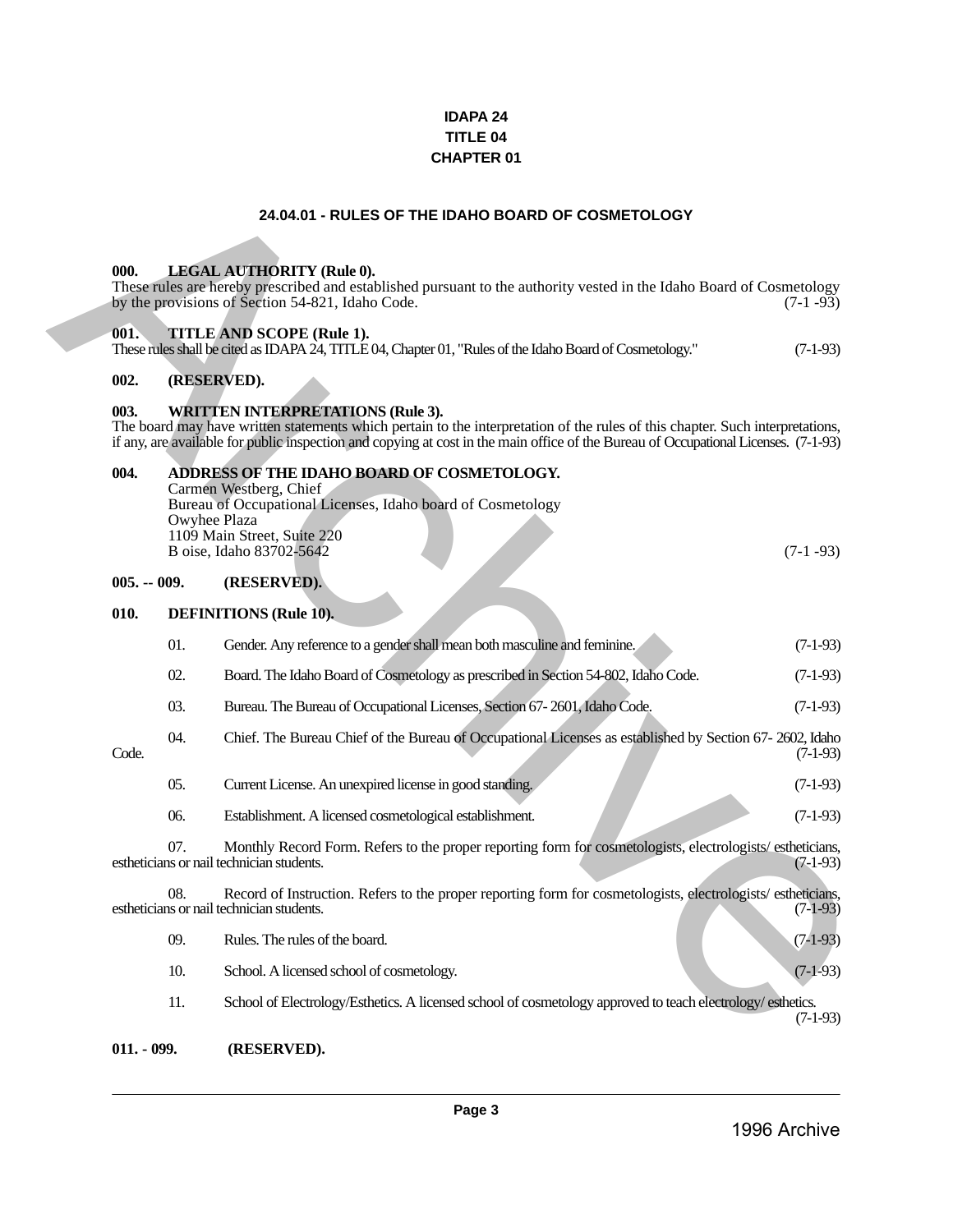<span id="page-3-0"></span>

| 100.        | FEES (Rule 100).                                                                                        |            |
|-------------|---------------------------------------------------------------------------------------------------------|------------|
|             | Fees are established in accord with Section 54-818, Idaho Code, as follows:                             | $(7-1-93)$ |
| 01.         | Original Registrations, Licenses, and Annual Renewals.                                                  | $(7-1-93)$ |
| a.          | Cosmetological establishment, original registration - Fifty dollars (\$50).                             | $(7-1-93)$ |
| b.          | Cosmetological establishment, annual renewals - Thirty dollars (\$30).                                  | $(7-1-93)$ |
| c.          | Retail cosmetics Dealer, original registration - Fifty dollars (\$50).                                  | $(7-1-93)$ |
| d.          | Retail cosmetics dealer, annual renewals - Thirty dollars (\$30).                                       | $(7-1-93)$ |
| e.          | Domestic school of cosmetology, original registration - Five hundred dollars (\$500).                   | $(7-1-93)$ |
| $f_{\star}$ | Domestic school of cosmetology, annual renewals - One hundred fifty dollars (\$150).                    | $(7-1-93)$ |
| g.          | Registered cosmetologist, original license/annual renewals - Twenty dollars (\$20).                     | $(7-1-93)$ |
| h.          | Nail technician, original license/annual renewals - Twenty dollars (\$20).                              | $(7-1-93)$ |
| i.          | Apprentice, original license (no renewal fees required) - Twenty dollars (\$20).                        | $(7-1-93)$ |
| j.          | Student certificate (no renewal fees required) - Twenty dollars (\$20).                                 | $(7-1-93)$ |
| k.          | Instructor, original license/annual renewals - Twenty-five dollars (\$25).                              | $(7-1-93)$ |
| 1.          | Student instructor certificate - Twenty-five dollars (\$25).                                            | $(7-1-93)$ |
| m.          | Electrologist/esthetician, original license/annual renewals - Twenty-two dollars (\$22).                | $(7-1-93)$ |
| n.          | Esthetician, original license/annual renewals - Twenty-two dollars (\$22).                              | $(7-1-93)$ |
| 0.          | Endorsement - One hundred dollars (\$100).                                                              | $(7-1-93)$ |
| p.          | Interim certificate when endorsement denied, also constitutes examination - Thirty-five dollars (\$35). | $(7-1-93)$ |
| q.          | Temporary license to practice, demonstrate and teach - Ten dollars (\$10).                              | $(7-1-93)$ |
| 02.         | <b>Examination Fees.</b>                                                                                | $(7-1-93)$ |
| a.          | As a registered cosmetologist - Thirty-five dollars (\$35).                                             | $(7-1-93)$ |
| b.          | As a nail technician - Thirty-five dollars (\$35).                                                      | $(7-1-93)$ |
| c.          | As an instructor when required by board rule - Thirty-five dollars (\$35).                              | $(7-1-93)$ |
| d.          | As an electrologist/esthetician - Thirty-five dollars (\$35).                                           | $(7-1-93)$ |
| e.          | As an esthetician - Thirty-five dollars (\$35).                                                         | $(7-1-93)$ |
| 03.         | Fees Shall Not Be Prorated or Returnable. Fees shall not be prorated or returnable.                     | $(7-1-93)$ |
| 04.         | All Certificates Expire December 31. All certificates expire December 31.                               | $(7-1-93)$ |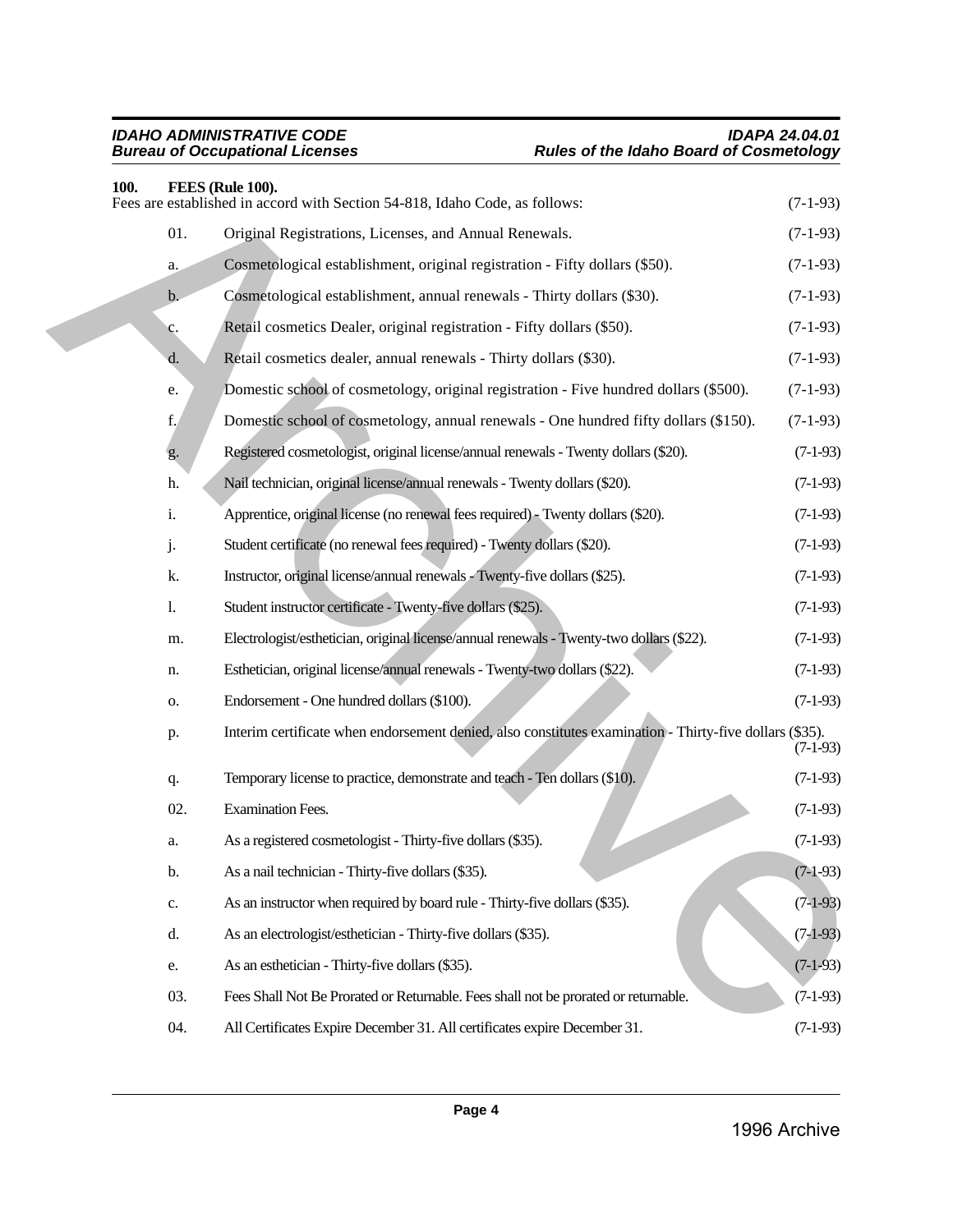### <span id="page-4-0"></span>**101. --124. (RESERVED).**

#### <span id="page-4-1"></span>**125. APPLICATIONS (Rule 125).**

01. Application for License by Examination or Endorsement. Application for license by examination or endorsement shall be made on forms furnished by the bureau and must be received in that office at least thirty (30) days prior to the date of examination.

02. Application Must Be Fully Completed. Applications must be fully completed to the date of submission including the number of hours to that date with a signed statement from the instructor of the school, stating that these students will have completed their hours of instruction by the date of the examination. (7-1-93)

03. Application Must Be Accompanied by Records of Instruction. Each application must be accompanied by records of instruction in apprenticeship in a licensed establishment, or proof of other state license and verification of practical experience, together with the required fees as set forth in Section 100. (7-1-93)

04. Fees Which May Be Refunded. If a license is not issued, the license fee may be refunded, providing a permit ven issued. Examination fees are not refundable. has not been issued. Examination fees are not refundable.

05. Review of Applications by Board. The Idaho Cosmetology Board will meet approximately three (3) weeks prior to the date of the examination, to review applications for license. (7-1-93)

06. Deadline Date for Filing. Applications which are not fully completed, in accordance with Section 125. and the fees paid thirty (30) days prior to the examination will be held over until the next scheduled examination. (7-1-93)

#### <span id="page-4-2"></span>**126. REQUIREMENTS FOR LICENSURE BY ENDORSEMENT (Rule 126).**

01. Filing Application. Applicants for license by endorsement under the provisions of Section 54-812, Idaho Code, shall file an application on forms provided by the bureau and furnish proof of current license in another state, territory, possession or country, having requirements equal to the requirements of Idaho, or who can prove having completed three (3) vears of practical experience under licensure within the five (5) years immediately preceding appli  $(3)$  years of practical experience under licensure within the five  $(5)$  years immediately preceding application.

02. Certification of Licensure. Certification of licensure must be completed and signed by the licensing agency of the other state, territory, possession or country, and filed in the office of the bureau with the application for license and required fee. (7-1-93) fee.  $(7-1-93)$ 

03. Application Must Be Accompanied by Proof of Meeting Educational Requirements. Application for license by endorsement must be accompanied by proof of the applicant having met the educational requirements as set forth in Section 54-805, Idaho Code, and satisfactory completion of at least two (2) years of high school (tenth grade), or equivalent education. (7-1-93) education. (7-1-93) 10... 132. (1878-1876) and 1881. (1878-1885) and Euler Bandwin and Euler Bandwin and Euler Bandwin and Euler Bandwin and Euler Bandwin and the state of the state of the state of the state of the state of the state of the

04. Submit Proof of Birth. Endorsement applicants must furnish a copy of their birth certificate or other acceptable proof of birth. (7-1-93)

05. Application Must Be Accompanied by Endorsement Fee and Original License Fee. Applications for license by endorsement must be accompanied by the endorsement fee and the original license fee. If the board finds that the applicant is ineligible for license by endorsement, but is eligible for license by examination, a refund may be made of the endorsement fee in excess of the required examination fee, and the applicant permitted to take the examination. (7-1-93)

### <span id="page-4-3"></span>**127. REQUIREMENTS FOR APPRENTICE OR STUDENT LICENSE (Rule 127).**

Filing Application. Application for license as a student, or an apprentice must be made on forms furnished by the Bureau. The required fee must accompany the application. Reference is made to subdivisions d, e, f, g, o and q of Section 54-802, Idaho Code, subdivisions 3, 4, 5, 6 and 7 of Section 54-805, Idaho Code, and Section 54-818, Idaho Code. (7-1-93)

02. Application Must Be Accompanied by Proof of Meeting Educational Requirements. Applications must be accompanied by proof of having satisfactorily completed two (2) years of high school (tenth grade) or having equivalent education. If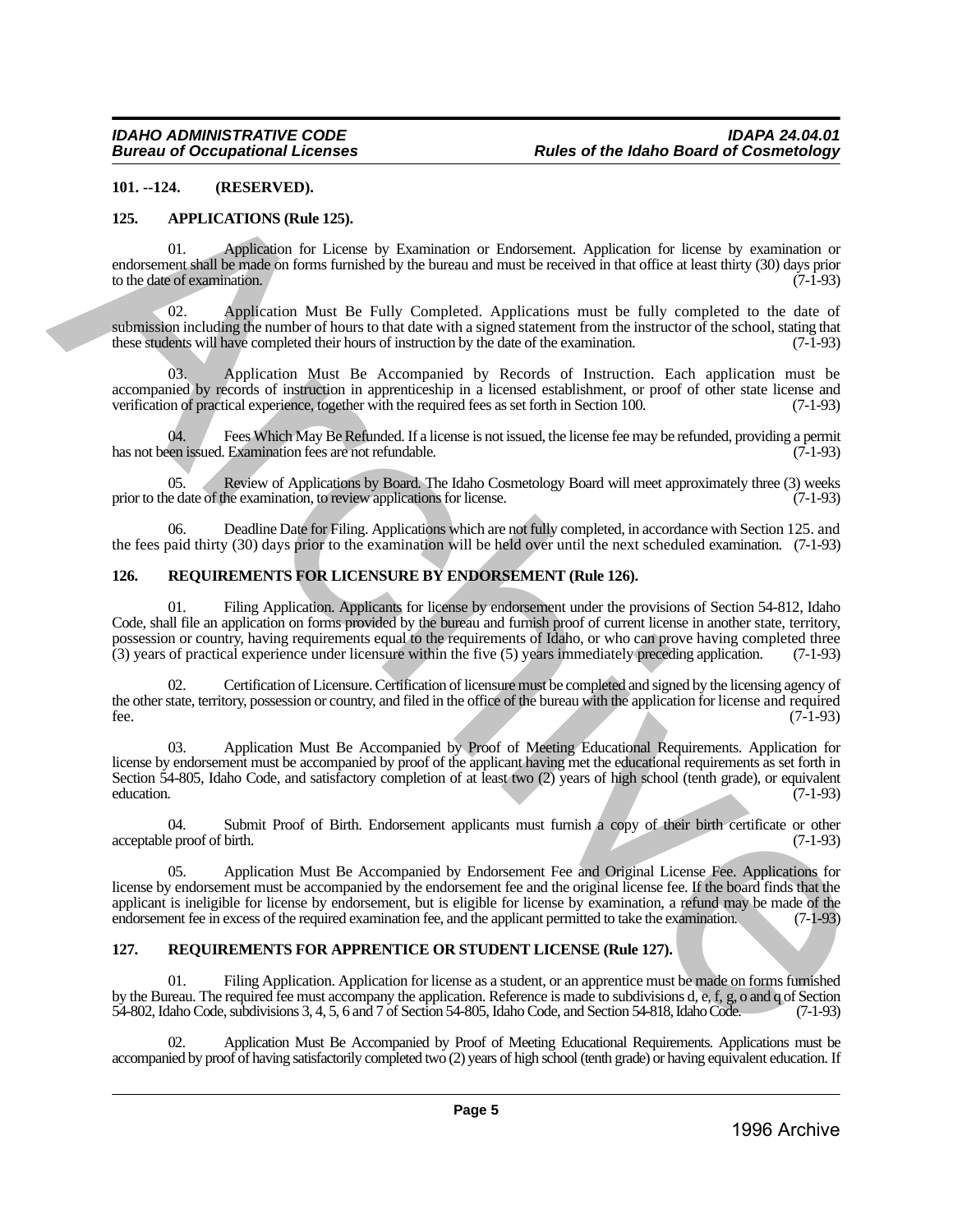<span id="page-5-1"></span><span id="page-5-0"></span>

| to the bureau.                      | applicant is a high school graduate, a photostatic copy of the high school diploma may be submitted. A letter written on high school<br>stationery, signed by an officer of the high school, may be forwarded with the application. Such letter shall indicate that the applicant<br>has satisfactorily completed the tenth grade and is eligible to commence the eleventh grade. Do not send original high school diploma                                                                                                                                                                                                                                                                                                     | $(7-1-93)$ |
|-------------------------------------|--------------------------------------------------------------------------------------------------------------------------------------------------------------------------------------------------------------------------------------------------------------------------------------------------------------------------------------------------------------------------------------------------------------------------------------------------------------------------------------------------------------------------------------------------------------------------------------------------------------------------------------------------------------------------------------------------------------------------------|------------|
| 03.                                 | Submit Proof of Birth. Students and apprentices must furnish a copy of their birth certificate or other<br>acceptable proof of birth with application.                                                                                                                                                                                                                                                                                                                                                                                                                                                                                                                                                                         | $(7-1-93)$ |
| $128. - 149.$                       | (RESERVED).                                                                                                                                                                                                                                                                                                                                                                                                                                                                                                                                                                                                                                                                                                                    |            |
| 150.                                | <b>EXAMINATIONS (Rule 150).</b>                                                                                                                                                                                                                                                                                                                                                                                                                                                                                                                                                                                                                                                                                                |            |
| 01.                                 | Dates and Places.                                                                                                                                                                                                                                                                                                                                                                                                                                                                                                                                                                                                                                                                                                              | $(7-1-93)$ |
| a.<br>Southeast areas of the state. | Examinations for license to practice cosmetology, and nail technology are to be held three (3) times yearly;<br>beginning on the fourth (4th) Monday in the month of February, June and October, and are to be held in the North, Central and                                                                                                                                                                                                                                                                                                                                                                                                                                                                                  | $(7-1-93)$ |
| b.                                  | Instructor examination will be held in conjunction with the policy board meeting in Boise on the Tuesday<br>following the first (1st) Monday of February, June and October.                                                                                                                                                                                                                                                                                                                                                                                                                                                                                                                                                    | $(7-1-93)$ |
| c.                                  | Examinations for license to practice electrology/esthetics, esthetics are to be held in the central area on dates<br>corresponding with examinations for cosmetology.                                                                                                                                                                                                                                                                                                                                                                                                                                                                                                                                                          | $(7-1-93)$ |
| d.                                  | The dates and places of examination are subject to change.                                                                                                                                                                                                                                                                                                                                                                                                                                                                                                                                                                                                                                                                     | $(7-1-93)$ |
| 02.                                 | Termination. All records in the bureau of applicants who have not qualified for reexamination within five (5)<br>years of notification of failure in any examination under the Cosmetology Law will be terminated and destroyed.                                                                                                                                                                                                                                                                                                                                                                                                                                                                                               | $(7-1-93)$ |
| 03.                                 | Requirements for License By Examination.                                                                                                                                                                                                                                                                                                                                                                                                                                                                                                                                                                                                                                                                                       | $(7-1-93)$ |
| a.                                  | Applicants for license by examination must complete an application (Refer to Section 125.) and file it in the<br>Bureau, with the Record of Instruction covering: cosmetology: two thousand (2,000) hours, apprentice, four thousand (4,000) hours;<br>electrologist/esthetician: eight hundred (800) hours, apprentice, one thousand six hundred (1600) hours; esthetician: five hundred<br>(500) hours; nail technician: three hundred (300) hours of training in an approved school, or if applicant is from another state,<br>territory, possession or country, and is ineligible for license by endorsement, proof of having a current license in good standing<br>and training equivalent to the foregoing requirements. | $(7-1-93)$ |
| b.                                  | Credit for training as a student or apprentice will be given for each year of practical experience under<br>licensure in another state, territory, possession or country as follows:                                                                                                                                                                                                                                                                                                                                                                                                                                                                                                                                           | $(7-1-93)$ |
| i.                                  | Cosmetologist: Two hundred (200) hours, as an apprentice four hundred (400) hours.                                                                                                                                                                                                                                                                                                                                                                                                                                                                                                                                                                                                                                             | $(7-1-93)$ |
| ii.                                 | Electrologist/Esthetician: Eighty (80) hours, as an apprentice one hundred sixty (160) hours.                                                                                                                                                                                                                                                                                                                                                                                                                                                                                                                                                                                                                                  | $(7-1-93)$ |
| iii.                                | Nail Technician: Thirty (30) hours.                                                                                                                                                                                                                                                                                                                                                                                                                                                                                                                                                                                                                                                                                            | $(7-1-93)$ |
| iv.                                 | Esthetician: Fifty (50) hours.                                                                                                                                                                                                                                                                                                                                                                                                                                                                                                                                                                                                                                                                                                 | $(7-1-93)$ |
| c.                                  | Credit will be allowed only on six (6) month experience increments.                                                                                                                                                                                                                                                                                                                                                                                                                                                                                                                                                                                                                                                            | $(7-1-93)$ |
| d.                                  | Individuals applying for license under Idaho cosmetology law based on training in another state or country and<br>not currently licensed in such other state or country must take a minimum of one fourth $(1/4)$ of the required training for<br>licensure in an Idaho licensed facility before being eligible for examination. School and apprentice hours are not<br>interchangeable to qualify under this rule.                                                                                                                                                                                                                                                                                                            | $(7-1-93)$ |

04. Hours Credit Toward Licensure. (7-1-93)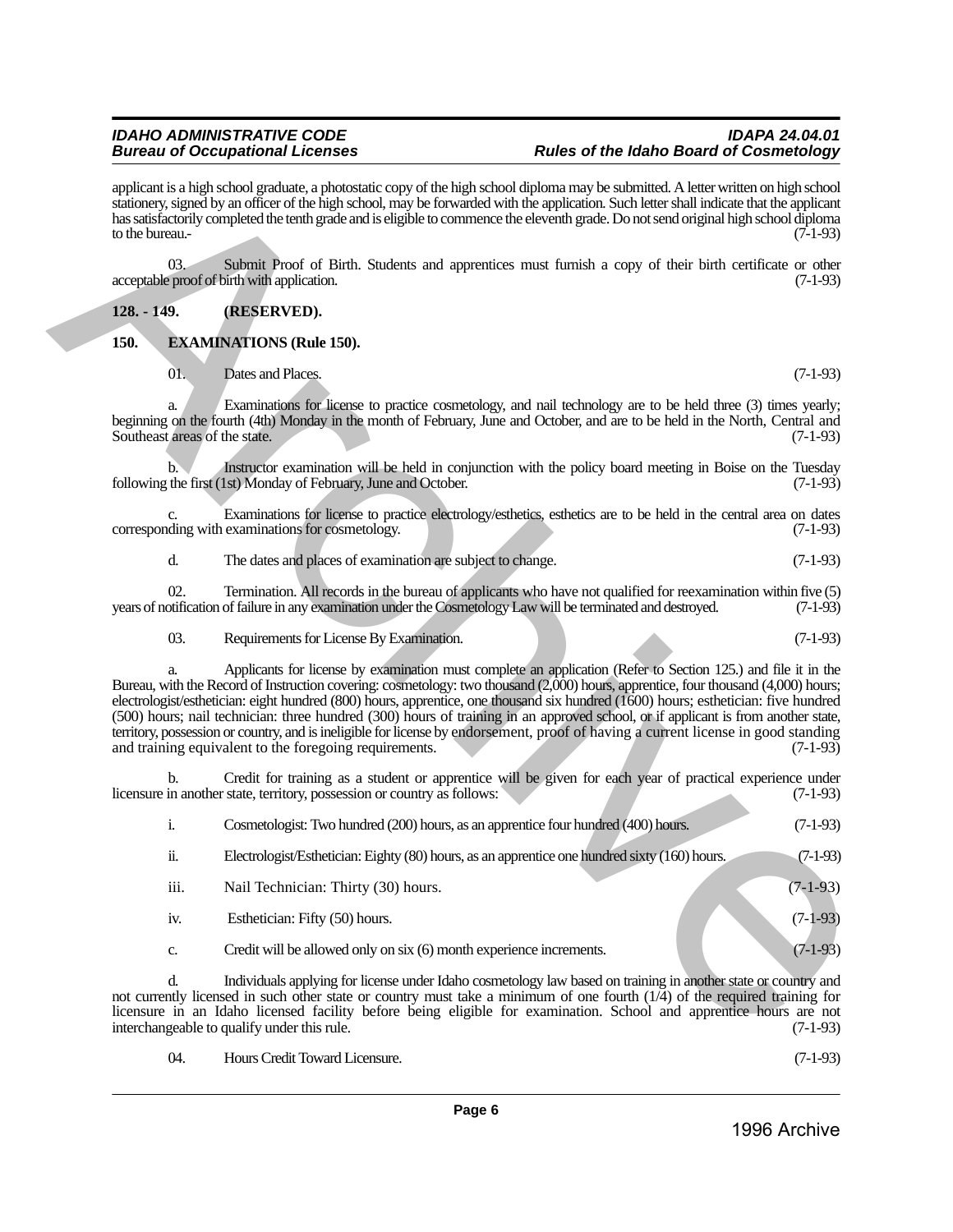| a.                                     | Individuals possessing a current Idaho Cosmetologist license will receive credit toward the requirements<br>for licensure as an electrologist/esthetician in the esthetics requirement only as follows:                                                                                                                         | $(7-1-93)$ |
|----------------------------------------|---------------------------------------------------------------------------------------------------------------------------------------------------------------------------------------------------------------------------------------------------------------------------------------------------------------------------------|------------|
| i.                                     | When attending a cosmetology school approved to teach electrology/esthetics: Three hundred (300) hours credit.                                                                                                                                                                                                                  | $(7-1-93)$ |
| ii.                                    | When enrolled in the electrology/esthetics apprenticeship program: Six hundred (600) hours credit.                                                                                                                                                                                                                              | $(7-1-93)$ |
| üi.                                    | The theory and practical examination will consist of the electrology portion only.                                                                                                                                                                                                                                              | $(7-1-93)$ |
| b.<br>cosmetology apprentice.          | A licensed nail technician shall be given credit of two hundred fifty (250) hours toward the required two thousand<br>$(2000)$ hours for a cosmetology course or five hundred (500) hours toward the required four thousand $(4,000)$ hours as a                                                                                | $(7-1-93)$ |
| cosmetology apprentice.                | A licensed electrologist/esthetician shall be given credit of three hundred (300) hours toward the required two<br>thousand (2000) hours for a cosmetology course or six hundred (600) hours toward the required four thousand (4,000) hours as a                                                                               | $(7-1-93)$ |
| d.<br>requirements.                    | One seventh (1/7) of cosmetology student training hours may be credited toward nail technology training                                                                                                                                                                                                                         | $(7-1-93)$ |
|                                        | Cosmetology students or apprentices (not licensed) may receive one seventh (1/7) of their accumulated<br>cosmetology hour not to exceed two hundred (200) student or four hundred (400) apprentice hours toward the esthetics<br>requirement for electrologist/esthetician licensure.                                           | $(7-1-93)$ |
| f.                                     | A nail technician student (not licensed) may receive eighty (80%) percent of her accumulated hours as credit<br>toward a student cosmetology course not to exceed two hundred fifty (250) hours.                                                                                                                                | $(7-1-93)$ |
|                                        | An esthetician student (not licensed) may receive eighty (80%) percent of her accumulated hours as credit toward<br>a student cosmetology course not to exceed two hundred fifty (250) hours.                                                                                                                                   | $(7-1-93)$ |
| h.                                     | An electrologist/esthetician student or apprentice (not licensed) may receive eighty (80%) percent of her<br>accumulated hours as credit toward a cosmetology course not to exceed three hundred (300) hours as a student or six hundred (600)<br>hours as an apprentice. Student and apprentice hours are not interchangeable. | $(7-1-93)$ |
| 05.                                    | Models. Applicants scheduled to take an examination must bring their own models/mannequins.                                                                                                                                                                                                                                     | $(7-1-93)$ |
| a.<br>Law.                             | Model must not be a student in any school or apprentice in any establishment, or licensed under the Cosmetology                                                                                                                                                                                                                 | $(7-1-93)$ |
| b.                                     | Model must be able to remain until conclusion of the examination.                                                                                                                                                                                                                                                               | $(7-1-93)$ |
| c.                                     | Model cannot be a candidate for the examination who may be examined on another day.                                                                                                                                                                                                                                             | $(7-1-93)$ |
| d.                                     | Model must be a person to whom makeup may be applied.                                                                                                                                                                                                                                                                           | $(7-1-93)$ |
| e.<br>shoulder length.                 | Models must have hair at least four (4) inches long, sufficient length to be cut. No model shall have hair below                                                                                                                                                                                                                | $(7-1-93)$ |
| f.<br>shall not have artificial nails. | A cosmetologist or nail technician examination model must be a person who can be given a manicure and                                                                                                                                                                                                                           | $(7-1-93)$ |
| g.                                     | Models are mandatory for the esthetics examination and facial portion of the cosmetology examination.                                                                                                                                                                                                                           | $(7-1-93)$ |

h. Mannequins are mandatory for the hair color portion of the cosmetology examination. (7-1-93)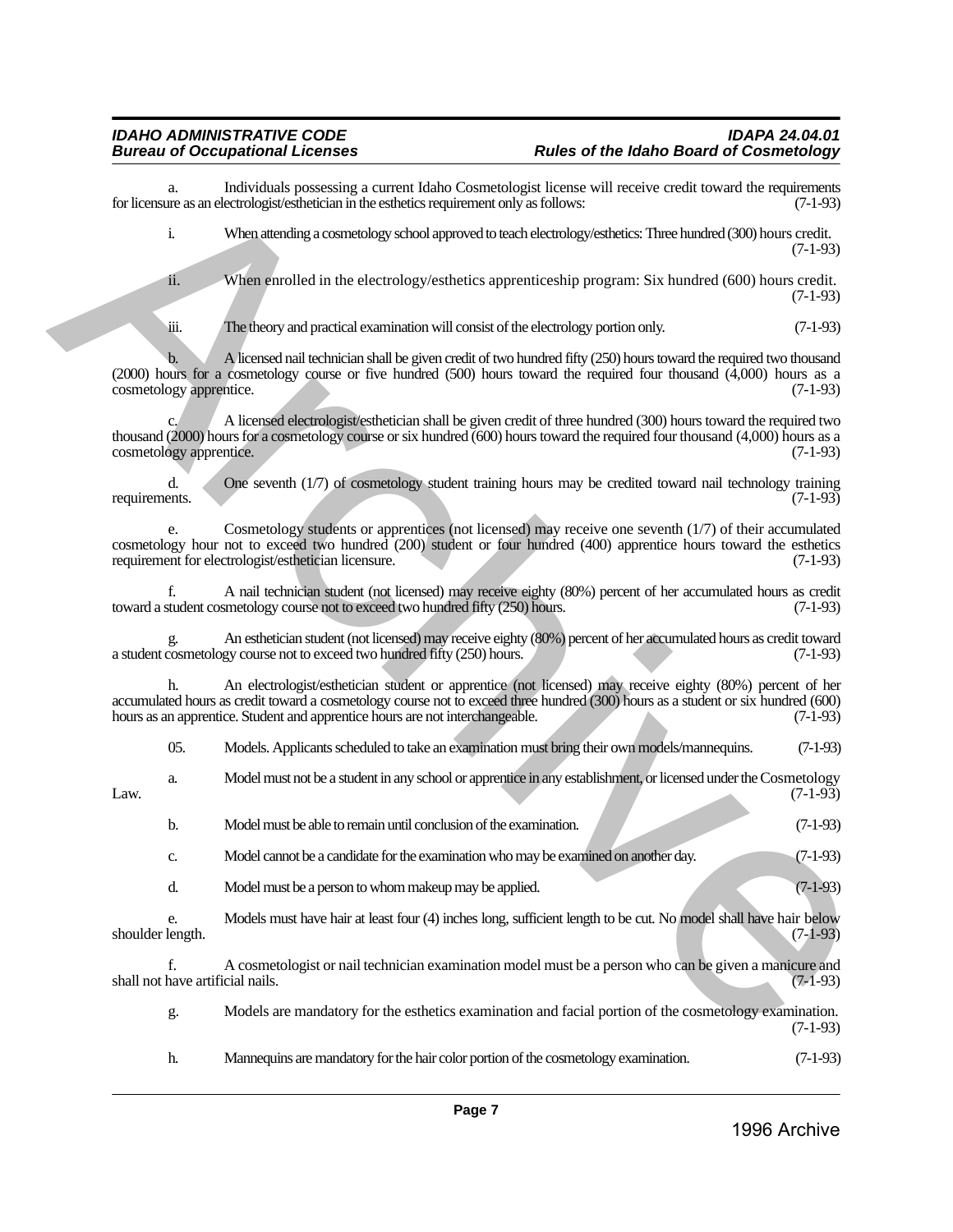06. Failure To Pass Examination. All examinations shall consist of a written and a practical examination: (7-1-93)

a A practical examination is failed when the applicant obtains either an average score below seventy- five (75%) percent or below sixty (65%) percent in one or more categories of the examination. Reexamination shall consist only of the practical portion failed.

b. A written examination is failed when the applicant obtains an average score below seventy-five (75%) percent. Reexamination shall consist of the entire written examination. (7-1-93)

When an applicant fails an examination on a second attempt, reexamination shall consist of both the written nations. (7-1-93) and practical examinations.

07. Eligibility for Reexamination. A new apprentice or student application must be filed with the bureau and the prescribed fee must accompany said application. Training  $\hat{of}$  less than six (6) hours per day and five (5) days per week shall not be credited as full time. (7-1-93) credited as full time.

a. Additional training required to qualify for reexamination shall be twenty (20%) percent of the hour requirement for original examination.

b. An applicant who fails only in the theory examination may qualify for reexamination by taking two (2) months additional training of theory only, in an Idaho licensed school of cosmetology and complying with all other requirements for reexamination. A minimum of forty (40) hours of training in theory must be obtained in the two (2) month period or less as approved by the board. Accelerated curriculum for less than two (2) months theory must be preapproved by the board. (7-1-93)

c. Where a reexamination is not taken within one (1) year after failing the examination, the applicant must obtain the following hours as a student or apprentice for each additional year or portion therefore, to be eligible for reexamination: cosmetologist, two hundred fifty (250) hours; electrologist/esthetician, one hundred (100) hours; esthetician, sixty-two and one half (62 1/2) hours; nail technician, thirty-seven and one half (37 1/2) hours. (7-1-93)  $(62 1/2)$  hours; nail technician, thirty-seven and one half  $(37 1/2)$  hours.

#### <span id="page-7-0"></span>**151. -- 174. (RESERVED).**

#### <span id="page-7-1"></span>**175. WORK PERMITS (Rule 175).**

When an application for license by examination, or by endorsement, is accepted by the Bureau as being fully completed, in accordance with the requirements of the Idaho Cosmetology Law and these Rules, a permit to work may be issued: only one (1) permit may be issued and a permit holder may work only when under the immediate personal supervision of a practitioner currently licensed in Idaho in the particular category for which the work permit is issued. (7-1-93) 66. Failure To Pas Exumination, All commissions shall consist of a written and a pactical consistent of a<br>present or wideo-size of a system commission is failed what the applicant orisinal collar an except show security

#### <span id="page-7-2"></span>**176. -- 199. (RESERVED).**

#### <span id="page-7-3"></span>**200. ESTABLISHING EQUIVALENCY IN LIEU OF TENTH GRADE EDUCATION (Rule 200).**

To establish a fair, impartial, consistent and reliable method of determining equivalent tenth grade education the board has selected the General Educational Development (GE.D.) Tests approved by the Department of Education.

01. Establishing Equivalency. The equivalent of a tenth grade education is established when an applicant receives an average cutting score of not less than thirty-five (35), with no category below a cutting score of thirty (30), he is considered to have the equivalent. (7-1-93)

02. Locations of Examiners. Following is a list of locations of examiners who may be contacted regarding aminations: (7-1-93) G.E.D. examinations:

| а.             | Boise - Boise State University.                               | $(7-1-93)$ |
|----------------|---------------------------------------------------------------|------------|
| b.             | Coeur d'Alene - North Idaho Junior College.                   | $(7-1-93)$ |
| $\mathbf{C}$ . | Idaho Falls - Vocational Technical Education Training Center. | $(7-1-93)$ |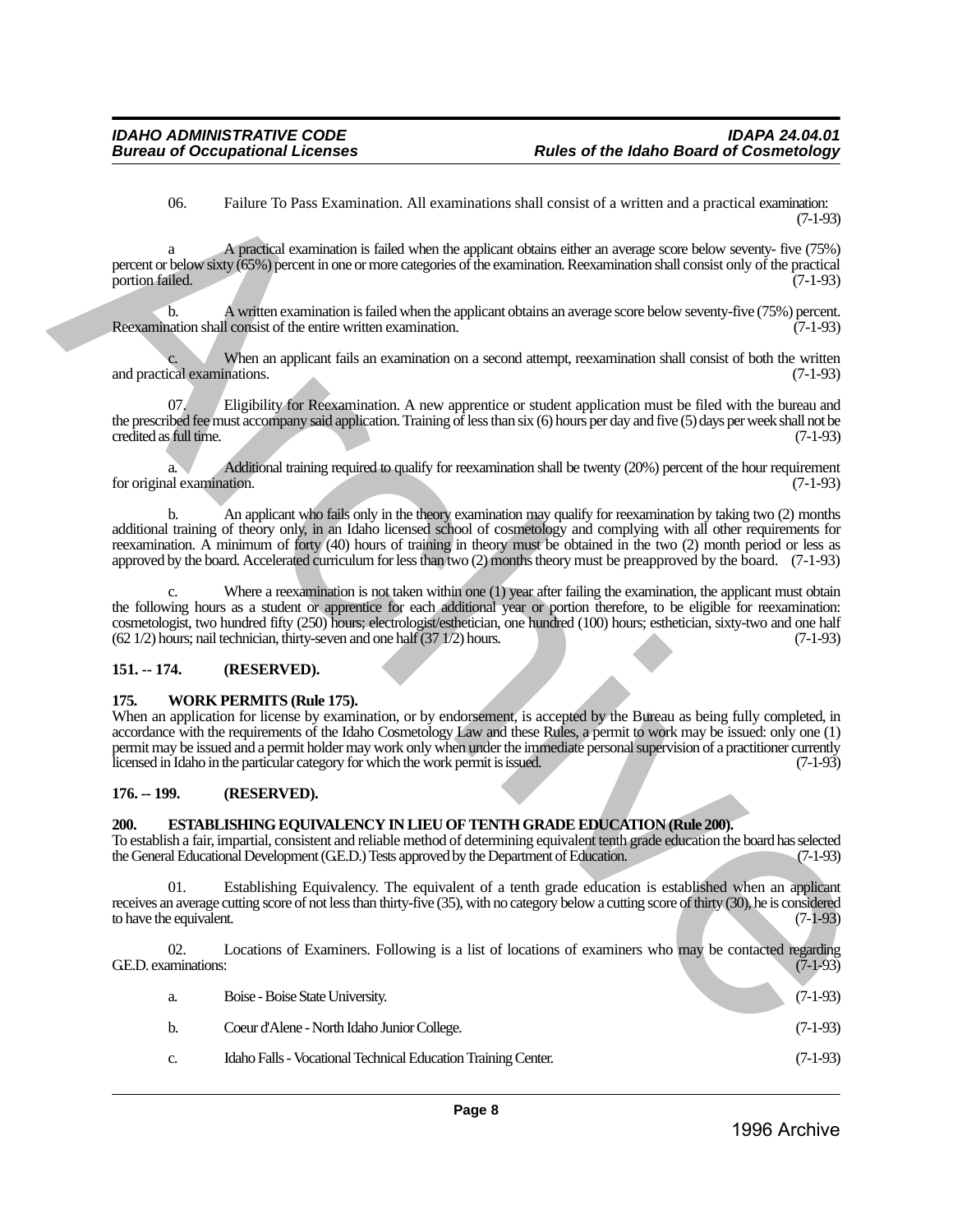| d.                                          | Lewiston - Lewis and Clark State College.                                                                                                                                                                                                                                                                           | $(7-1-93)$ |
|---------------------------------------------|---------------------------------------------------------------------------------------------------------------------------------------------------------------------------------------------------------------------------------------------------------------------------------------------------------------------|------------|
| e.                                          | Moscow - University of Idaho.                                                                                                                                                                                                                                                                                       | $(7-1-93)$ |
| $\mathbf f$                                 | Pocatello - Council and Testing Service, Idaho State University.                                                                                                                                                                                                                                                    | $(7-1-93)$ |
| g.                                          | Rexburg - Ricks College.                                                                                                                                                                                                                                                                                            | $(7-1-93)$ |
| h.                                          | Twin Falls - College of Southern Idaho.                                                                                                                                                                                                                                                                             | $(7-1-93)$ |
|                                             | A fee is required for the GE.D. Tests. A completed transcript will be mailed to the bureau by the examiner, or<br>school, which will be used to determine if the applicant has the equivalent of a tenth grade education.                                                                                           | $(7-1-93)$ |
| $201 - 224$ .                               | (RESERVED).                                                                                                                                                                                                                                                                                                         |            |
| 225.                                        | <b>COSMETOLOGICAL</b><br>SCHOOL AND ESTABLISHMENT<br><b>CHANGES</b><br><b>OWNERSHIP</b><br>$\mathbb{N}$<br><b>LOCATION - LICENSURE REQUIREMENTS (Rule 225).</b>                                                                                                                                                     |            |
| 01.                                         | Change of Ownership or Location. Whenever a change of ownership or location of a school or fixed location<br>establishment occurs, an original registration fee must be paid and compliance with all rules concerning a new establishment met,<br>before a new license will be issued. LICENSE IS NOT TRANSFERABLE. | $(7-1-93)$ |
| 02.                                         | Change in Location of a School. In the case of a change in location of a school, the owner must comply with<br>the fifteen (15) student requirement at the time of opening if a school remains in existence in the old location. Schools approved to<br>teach electrology/esthetics refer to Section 375.           | $(7-1-93)$ |
| 03.                                         | Bureau Must Be Informed of All Changes. The bureau must be informed in writing of any and all changes of<br>ownership of schools and establishments.                                                                                                                                                                | $(7-1-93)$ |
| 04.<br>school or establishment.             | Deletion of an Owner. Deletion of an owner in a multiple ownership may be effected by filing a statement<br>with the bureau signed by the person withdrawing and the remaining owner(s). This does not constitute a change in ownership of the                                                                      | $(7-1-93)$ |
| 05.                                         | Addition of an Owner. Addition of an owner to multiple ownership constitutes a change in ownership and<br>the requirements for a new school or establishment applies.                                                                                                                                               | $(7-1-93)$ |
| 06.                                         | Supervision in an Establishment. A properly licensed establishment must operate under the supervision of<br>a licensed registered cosmetologist, electrologist/esthetician, nail technician or esthetician.                                                                                                         | $(7-1-93)$ |
| 226.                                        | <b>LICENSURE</b><br><b>FOR</b><br><b>COSMETOLOGICAL</b><br><b>ESTABLISHMENT</b><br><b>REQUIREMENTS</b><br><b>OPERATION OF PRIMARY AND CONTIGUOUS ESTABLISHMENTS (Rule226).</b>                                                                                                                                      | <b>AND</b> |
| 01.                                         | Plans And Specifications. Plans and specifications complying with local ordinances and zoning shall be<br>submitted to the board for approval when opening a new establishment.                                                                                                                                     | $(7-1-93)$ |
| 02.<br>only under the following conditions: | Primary Establishment License. A primary establishment license may be issued and annually renewed                                                                                                                                                                                                                   | $(7-1-93)$ |
| a                                           | Compliance with Subsection 226.01.; and                                                                                                                                                                                                                                                                             | $(7-1-93)$ |
| b.<br>excess of one; and                    | There is a working floor space of not less than one hundred eight (108) square feet for a single station<br>shop in addition to any restroom and access areas and an additional fifty (50) square feet of floor space for every station in                                                                          | $(7-1-93)$ |
|                                             |                                                                                                                                                                                                                                                                                                                     |            |

### <span id="page-8-0"></span>**201. ~ 224. (RESERVED).**

#### <span id="page-8-1"></span>225. COSMETOLOGICAL SCHOOL AND ESTABLISHMENT CHANGES IN OWNERSHIP **LOCATION - LICENSURE REQUIREMENTS (Rule 225).**

#### <span id="page-8-2"></span>**226. COSMETOLOGICAL ESTABLISHMENT REQUIREMENTS FOR LICENSURE AND OPERATION OF PRIMARY AND CONTIGUOUS ESTABLISHMENTS (Rule226).**

There is approved hot and cold running water source and drainage systems that are available also to any ology establishment or barber shop that may exist; and  $(7-1-93)$ contiguous cosmetology establishment or barber shop that may exist; and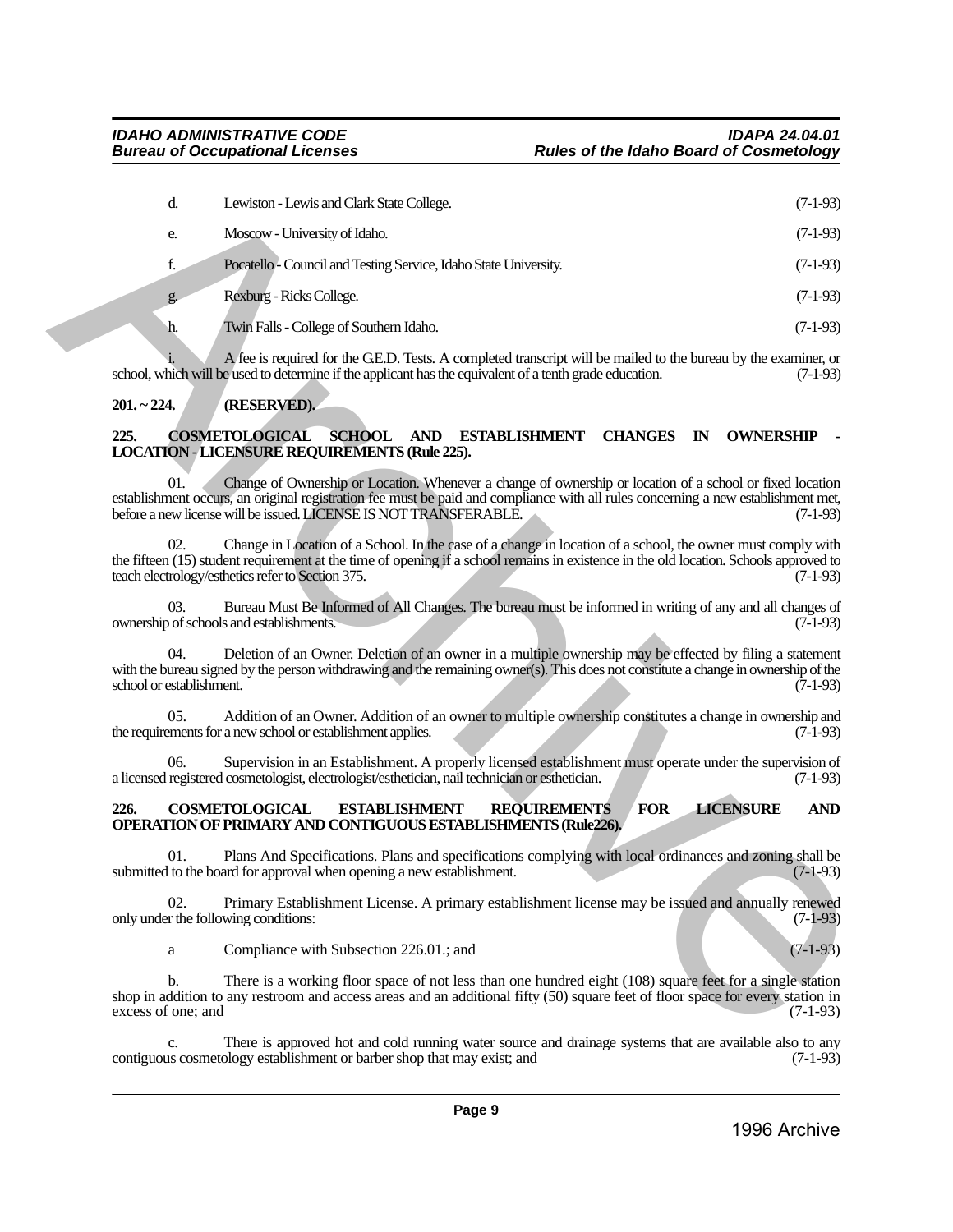designated area; and

e. There is access to restrooms from within the building. (7-1-93) 03. Contiguous Establishment License. A contiguous establishment license may be issued and annually renewed or the following condition: (7-1-93) only under the following condition: a. Compliance with Subsection 226.01.; and (7-1-93) b. The licensed area is contiguous to an area licensed as a primary cosmetology establishment or barber shop; and (7-1-93) shop; and  $(7-1-93)$ c. The licensed area does not overlap any portion of a primary or other contiguous establishment ed area; and (7-1-93) designated area; and d. The licensed area provides a minimum of fifty (50) square feet of working floor space for each individual station; and (7-1-93) e. There is access to restrooms from within the building. (7-1-93) 04. Business Other Than Cosmetological Establishments or Barber Shops. Business other than cosmetological establishments or barber shops, and living quarters shall be separate and apart. Substantial partitions or walls shall extend from the floor to not less than seven (7) feet high, separating the establishment from adjoining rooms used for business or domestic purposes. Home establishments must provide a separate outside entrance directly into the establishment. All doors to an establishment from adjacent rooms shall be closed. (7-1-93) establishment. All doors to an establishment from adjacent rooms shall be closed. 05. Adequate Toilet Facilities. Adequate toilet facilities shall be conveniently located and accessible from within the building where the establishment is located. (7-1-93) 06. Conditions for Issuance. No cosmetological establishment license may be issued that covers all or 'any portion of an'existing establishment license. (7-1-93) **227. MOBILE COSMETOLOGICAL ESTABLISHMENT REQUIREMENTS FOR LICENSURE AND OPERATION (Rule 227).** 01. Mobile Cosmetological Establishment. "Mobile Cosmetological Establishment" means a self-The interest due of the three control are not obtained and the control are not obtained and the second of the control are not obtained a second of the second of the second of the second of the second of the second of the

d. The licensed area does not overlap any portion of a contiguous or other primary establishment of area; and (7-1-93)

<span id="page-9-0"></span>contained, self-supporting, enclosed mobile unit where one or more persons engage in practice of cosmetology, electrology/ esthetics or nail technology.

02. Procedures for Mobile Establishment. Mobile Cosmetological Establishment: Procedures for opening a new establishment or transfer of ownership. (7-1-93)

a. Ownership shall be determined by the person(s) or corporation owning or leasing the equipment and mobile unit. (7-1-93) mobile unit. (7-1-93)

b. An application for a new or transfer of existing establishment license shall be filed with the board not less than ten days before the proposed opening date. Each application shall include the following: (7-1-93)

i. A detailed floor plan showing the location of doors, windows, restroom facilities, sinks, lift or ramps, ventilation, equipment and dimension of mobile unit. (7-1-93)

- ii. Proof of purchase of mobile unit and shop equipment. (7-1-93)
	- iii. Required fee. (7-1-93)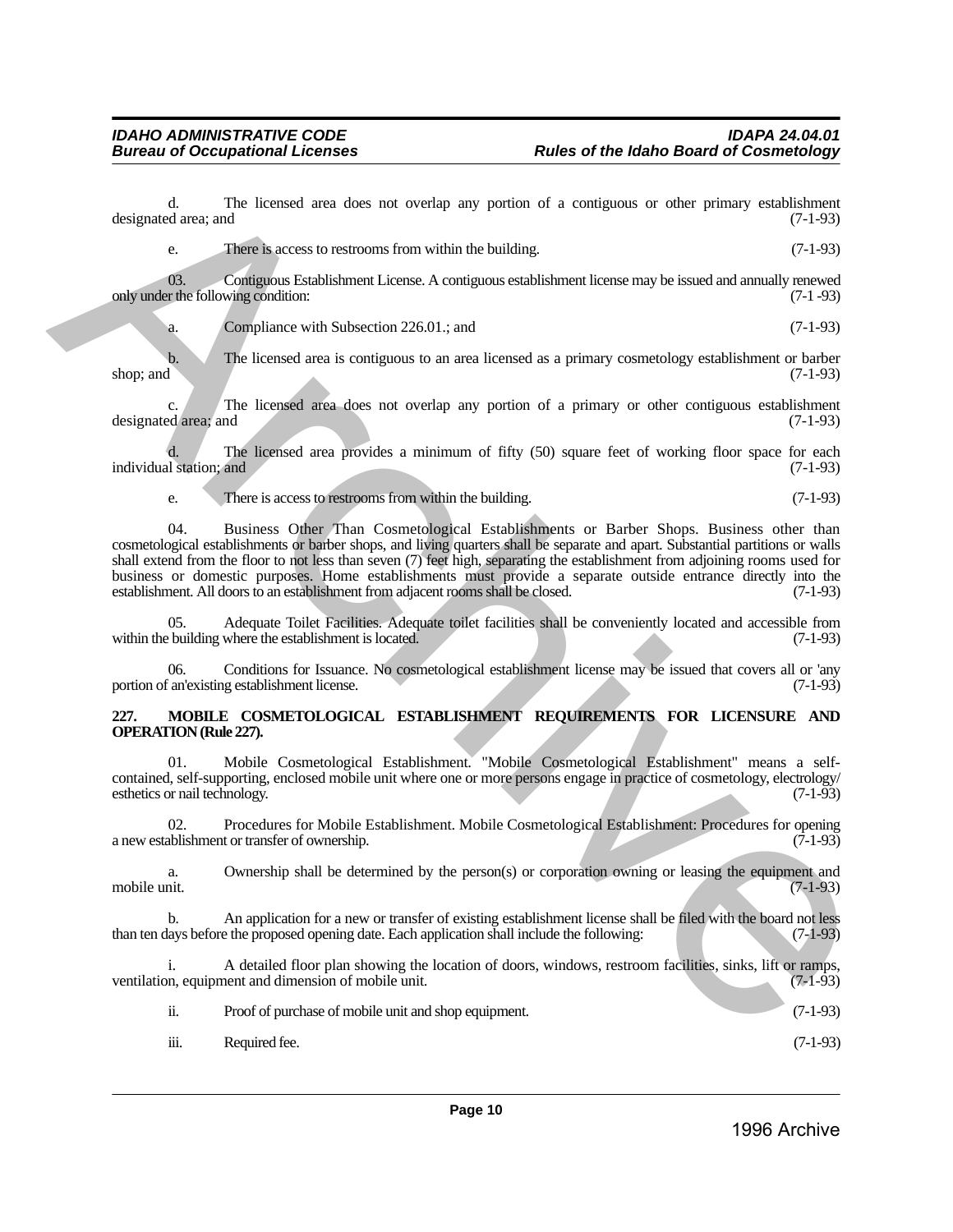### *IDAHO ADMINISTRATIVE CODE IDAPA 24.04.01* **Rules of the Idaho Board of Cosmetology**

iv. Proof that the unit meets the manufacturers requirements of N.F.P.A. (7-1-93)

c. After initial approval of floor plan and application has been granted, the applicant must schedule an appointment to show the mobile unit to the board for final approval. (7-1-93)

d. An itinerary showing dates, locations, and times of service throughout the state shall be available at the board's request.

e. If the transfer involves change of corporate structure or deleting one or more owners, a written notarized statement signed by all former owners as registered with the board shall be accepted. If the existing establishment license<br>has expired, the procedure as set forth in Subsection 227.02. shall be followed. has expired, the procedure as set forth in Subsection 227.02. shall be followed. We are the three three methods may represent to the plane are particular to the plane are produced to the spin of the spin of the spin of the spin of the spin of the spin of the spin of the spin of the spin of the spin of

03. Mobile Cosmetological Establishments. Mobile Home Establishments shall comply with the following: (7-1-93) following: (7-1-93)

a. All storage cabinets shall be secured by the use of spring struts or friction catches in mobile (7-1-93) establishments.

b. All equipment shall be securely anchored to the mobile unit. (7-1-93)

c. Mobile units shall be no less than twenty-four (24) feet long. (7-1-93)

d. A ramp or lift shall be provided for access to the mobile unit if providing services for handicapped individuals. (7-1-93)

e. No services shall be performed while the mobile unit is in motion. (7-1-93)

f. Sleeping provisions shall not be placed or maintained in the mobile unit. (7-1-93)

g. Mobile units shall be required to provide facilities to properly sanitize equipment and to maintain the  $s$ anitization until used.  $(7-1-93)$ 

04. Water Supply. (7-1-93)

a. The potable water supply for mobile units shall be self- contained. Gray and black holding tanks shall be of adequate capacity. In the event of depletion of potable water, operation shall cease until the supply is replenished.

(7-1-93)

b. Mobile units shall have continuous demand hot water tanks which shall not be less than six (6) gallon  $\alpha$  capacity.  $(7-1-93)$ 

#### <span id="page-10-0"></span>**228. - 249. (RESERVED).**

#### <span id="page-10-1"></span>**250. RULES OF SCHOOLS OF COSMETOLOGY (Rule 250).**

01. Schools Required to Teach. Each school is required to teach at least one (1) hour of theory and/or practical demonstration each day except Saturday or the day prior to legal holidays, to both junior and senior classes. (7-1-93)

02. Students May Not Be Called from Any Theory Classroom. Students may not be called from any theory during such hour.  $(7-1-93)$ classroom during such hour.

03. Students Become Familiar with Laws and Rules. It is required that students become familiar with the Idaho Cosmetology Law and Rules of the board and Sanitary Rules for schools and establishments. Questions relative to the laws and rules will be included in the theory examination for licensure. (7-1-93)

04. Adequate Ventilation. Attention be given to adequate ventilation and other requirements of the Sanitary<br>Schools and Establishments, established by the board. Rules for Schools and Establishments, established by the board.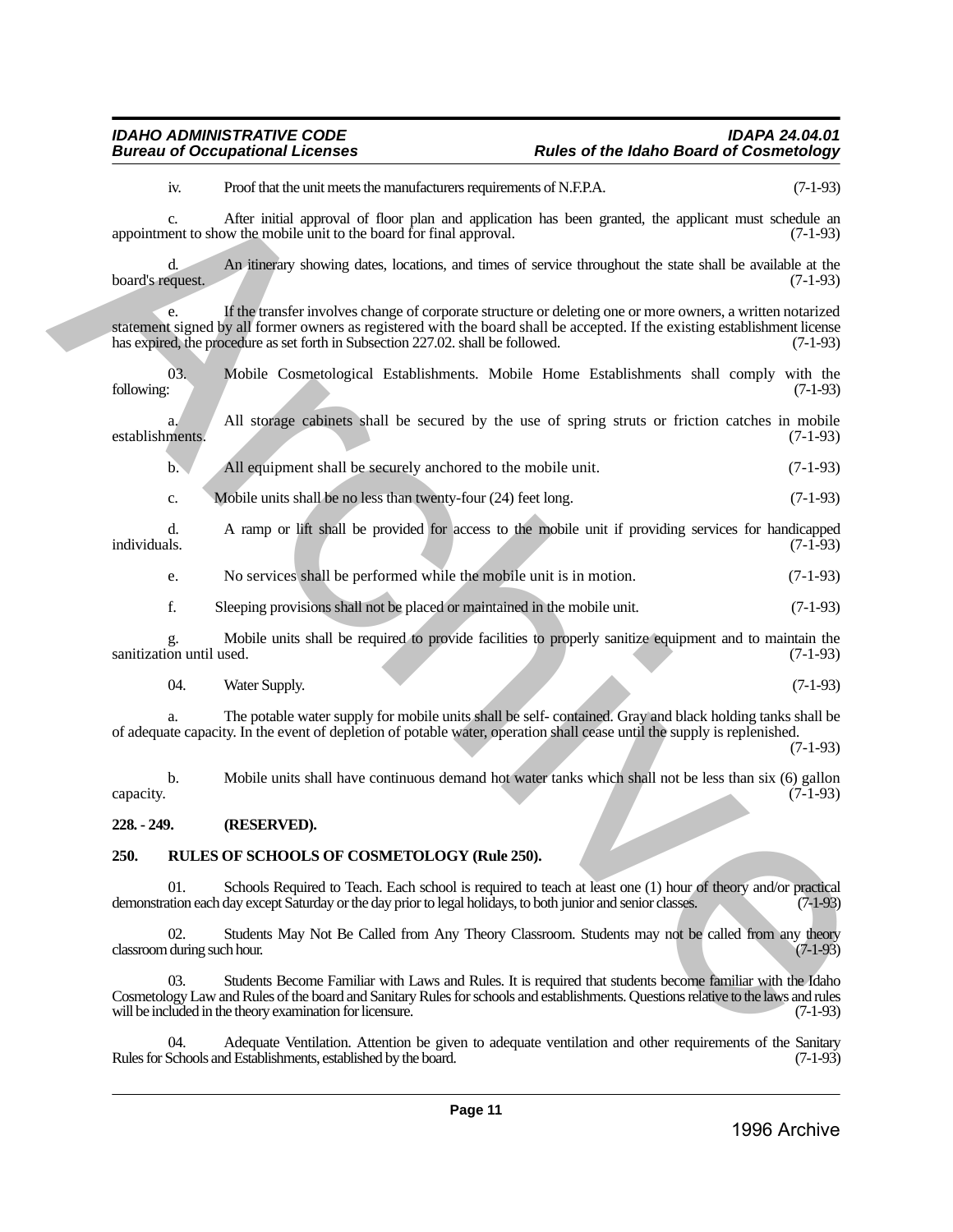| apprentices. | 05.                              | Records Required. Records required of schools of cosmetology and establishments training one or more                                                                                                                                                                                                                                                                                   | $(7-1-93)$ |
|--------------|----------------------------------|----------------------------------------------------------------------------------------------------------------------------------------------------------------------------------------------------------------------------------------------------------------------------------------------------------------------------------------------------------------------------------------|------------|
|              | a.                               | Schools shall maintain monthly records on forms provided by the bureau which will show:                                                                                                                                                                                                                                                                                                | $(7-1-93)$ |
|              | $\mathbf{i}$ .                   | Time spent in classroom recitation and study.                                                                                                                                                                                                                                                                                                                                          | $(7-1-93)$ |
|              | ïi.                              | Time spent in individual instruction and practice on mannequins.                                                                                                                                                                                                                                                                                                                       | $(7-1-93)$ |
|              | iii.                             | Time spent working on subjects showing type of work done.                                                                                                                                                                                                                                                                                                                              | $(7-1-93)$ |
|              | iv.                              | Time during which the student is not in attendance at school.                                                                                                                                                                                                                                                                                                                          | $(7-1-93)$ |
|              | b.                               | Schools shall submit a copy of the monthly record to the bureau on or before the tenth day of the month<br>following the month recorded.                                                                                                                                                                                                                                               | $(7-1-93)$ |
|              | inspection at any time.          | The aforementioned records shall be signed and dated by the student and instructor and be made available for                                                                                                                                                                                                                                                                           | $(7-1-93)$ |
| license.     | d.                               | The information shown on the monthly record forms is to be transferred to Student Record of Instruction<br>Form, to be filed with application for license or upon termination of training and accompanied by the student or apprentice                                                                                                                                                 | $(7-1-93)$ |
|              | e.<br>their name and position.   | During school hours all instructors, student instructors, and students shall wear name tags designating                                                                                                                                                                                                                                                                                | $(7-1-93)$ |
|              | 06.<br>employed in said schools. | Bureau Must Be Informed of Names of Instructors. Schools must inform the bureau of the names of all instructors                                                                                                                                                                                                                                                                        | $(7-1-93)$ |
|              | 07.                              | Schools Will Be Inspected. Each school will be inspected periodically by an agent of the bureau.                                                                                                                                                                                                                                                                                       | $(7-1-93)$ |
|              | 08.                              | Application Before Opening and Operating a School. Application before opening and operating a school of<br>cosmetology, the owner must first submit an application to operate the school to the bureau.                                                                                                                                                                                | $(7-1-93)$ |
|              |                                  | Immediately upon receipt of said application, the bureau will notify the board that said application has been filed.<br>Thereafter the board or its designated agent, must inspect said school and make recommendation for the issuance or rejection of a<br>license, within a reasonable time not to exceed thirty (30) days, after said application has been received by the bureau. | $(7-1-93)$ |
|              | b.                               | Until such time as a license or certificate of registration is issued to said school, it shall, nevertheless, be<br>unlawful to open and operate said school, as provided in Section 54-806, Idaho Code.                                                                                                                                                                               | $(7-1-93)$ |
|              | C.                               | All new schools applying for license must have one thousand eight hundred (1800) square feet of space.<br>Schools approved to teach electrology/esthetics refer to Section 375.                                                                                                                                                                                                        | $(7-1-93)$ |
|              | d.                               | All new schools must be separated completely from establishments with no connecting entrances.                                                                                                                                                                                                                                                                                         | $(7-1-93)$ |
| 375.         | e.                               | All new schools increasing the total number of existing schools in the state must have fifteen (15) students<br>enrolled at the time of inspection before being issued a license. Schools approved to teach electrology/esthetics refer to Section                                                                                                                                     | $(7-1-93)$ |
|              | 09.                              | Discontinuance of School.                                                                                                                                                                                                                                                                                                                                                              | $(7-1-93)$ |
|              | a.                               | If a school discontinues to operate as a school, records of instruction covering all students attending said school at<br>the time of discontinuance or prior thereto, must be filed in the office of the bureau.                                                                                                                                                                      | $(7-1-93)$ |

b. This rule also applies to licensed establishments where apprentices are being trained. (7-1-93)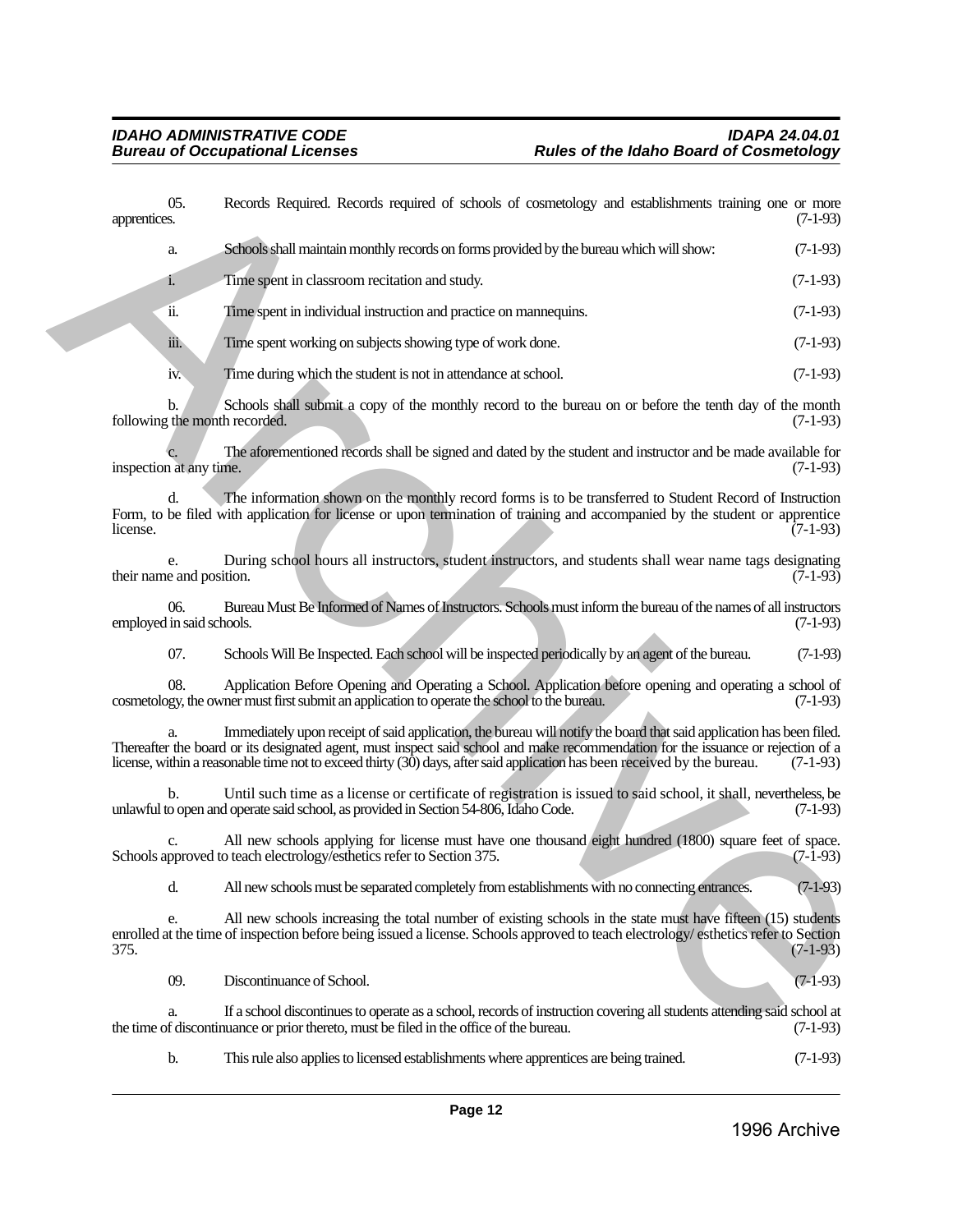# *IDAHO ADMINISTRATIVE CODE IDAPA 24.04.01* **Rules of the Idaho Board of Cosmetology**

# 10. Transfer of Students. (7-1-93)

a. If a student transfers from one approved school in Idaho to another approved school, she is required to file with the bureau a copy of her record of instruction form in the first school, along with her student license, together with printed Student Transfer Request form furnished by the bureau. (7-1-93)

b. If a student leaves a school in another state and commences a course in an approved school in Idaho, she is required to file a copy of her record of instruction in such other school, along with her application for Idaho student license. Such record shall give detailed information regarding operations and hours of training, and verified by the licensing agency in the state in which the training was obtained. (7-1-93) which the training was obtained.

11. Interruption of Course. (7-1 -93)

a. Students commencing a course of training in an approved school and/or apprentices commencing a course of training in a licensed establishment under the provisions of the Idaho Cosmetology Law are presumed to intend to complete the course of training without interruption, except in the instances of valid circumstances, such as illness, removal to another location, etc. Therefore, if a course of training of a student or apprentice is interrupted the student or apprentice is required to furnish proof of a valid reason for interruption by filing a physician's statement in case of illness or affidavit setting forth the cause of interruption, for reference to the board at its next meeting following proof of such interruption. (7-1-9 reference to the board at its next meeting following proof of such interruption. 10. Transfer of Statents.<br>
The state activity transfer for any moved school and be the small delay to under opproved school ab is equilibre to the small of the small of the small of the small of the small of the small of

b. If it is found by the board that the cause of interruption is not sufficient, one-fourth (1/4) of the time spent in the first school or apprenticeship, prior to said interruption, shall be deducted from the total time spent in such school training or apprenticeship. (7-1-93) apprenticeship.

c. Students and/or apprentices should not commence a course of training with the intention of returning to high school, unless they will be able to attend the school or apprenticeship at least six (6) hours per day, and at least five (5) days per week. per week. (7-1-93)

12. Record of Training. Record of training in a licensed cosmetology school and/or licensed establishment. (7-1-93)

a. Records of training shall be maintained by the approved school and/or licensed establishment wherein students and/or apprentices are being trained. Such records shall be maintained on Monthly Record Forms and Record of Instruction Forms. (7-1-93) Instruction Forms.

b. The number of operations and hours accumulated on the Monthly Record Forms are to be totaled and transferred ord of Instruction Form, showing the day of the month beginning and ending the monthly period of time. (7-1-93 to the Record of Instruction Form, showing the day of the month beginning and ending the monthly period of time.

c. When the course of training has been completed or interrupted, the number of operations and the number of classroom hours and practical training are to be totaled on the Record of Instruction Form. This Form, together with the student permit, is to be filed with the bureau upon termination of training. (7-1-93)

d. Repeated interruption of course training, with or without excuse, may result in termination of the student or apprentice permit at the discretion of the board.

13. Limitation, Probation, and Loss of Hours. (7-1 -93)

a. Schools are required to submit the application for a student's license within ten (10) days after enrollment of a student. No student will be given credit for more than fifteen (15) calendar days previous to receipt of her application for license in the bureau (See Subsection 275.03. for resuming training) (7-1-93) application for license in the bureau (See Subsection 275.03. for resuming training)

b. Apprentices must obtain the apprentice license before beginning training. (7-1-93)

c. There shall be three (3) months probation period for new cosmetology students one (1) month probation period for electrologist/esthetician, esthetician and nail technician students. It is recommended that students showing marked inability to keep up with the attendance and classwork, and who fail to pass an examination at the end of the probation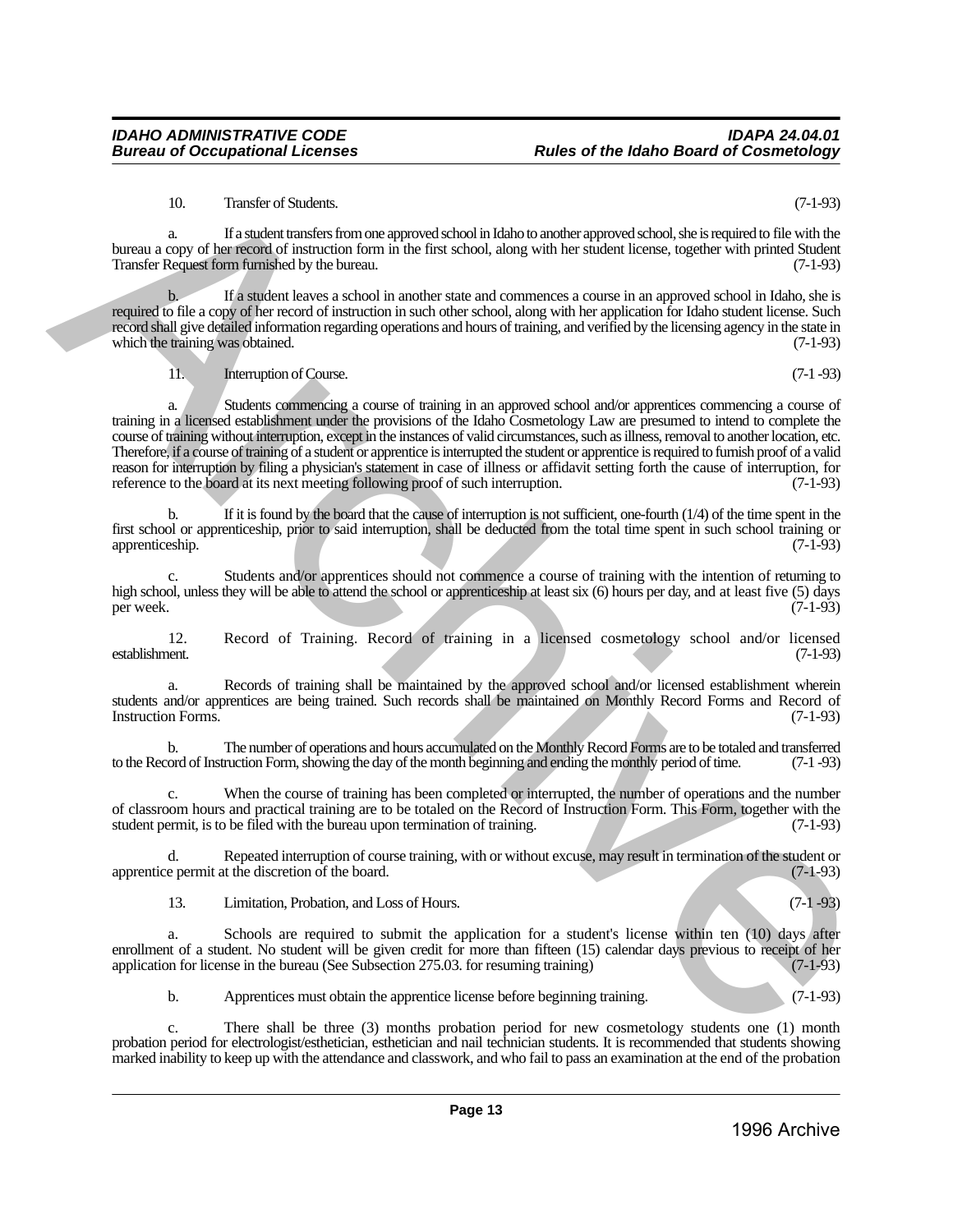#### *IDAHO ADMINISTRATIVE CODE IDAPA 24.04.01* **Rules of the Idaho Board of Cosmetology**

| 275.          |                                       | STUDENT OR APPRENTICE TRAINING (Rule 275).                                                                                                                                                                                                                                                                                                              |            |
|---------------|---------------------------------------|---------------------------------------------------------------------------------------------------------------------------------------------------------------------------------------------------------------------------------------------------------------------------------------------------------------------------------------------------------|------------|
| $251. - 274.$ |                                       | (RESERVED).                                                                                                                                                                                                                                                                                                                                             |            |
| Section 375.  | 15.                                   | Schools Approved To Teach Electrology/Esthetics. Schools approved to teach electrology/esthetics refer to                                                                                                                                                                                                                                               | $(7-1-93)$ |
|               | g.                                    | The total number of hours a student is penalized must be recorded on the Record of Instruction Form.                                                                                                                                                                                                                                                    | $(7-1-93)$ |
|               | f.                                    | All penalties in hours are subject to review and adjustment by authorization of the board to the bureau.                                                                                                                                                                                                                                                | $(7-1-93)$ |
|               | e.                                    | Any record of time which shows failure of a student to attend school at least six (6) hours per day and at<br>least five (5) days per week, unless valid reason be shown, may be deducted by the board, as said student has failed to comply<br>with the minimum requirements for attendance.                                                           | $(7-1-93)$ |
|               | d.<br>unexcused absence.              | No penalty in hours shall be in excess of four (4) hours for any infraction of school rules other than an                                                                                                                                                                                                                                               | $(7-1-93)$ |
|               | c.                                    | No penalty in hours shall be in excess of twice the number of hours lost due to an unexcused absence.                                                                                                                                                                                                                                                   | $(7-1-93)$ |
|               | b.                                    | Penalties refer to reduction of hours previously credited to the student's account.                                                                                                                                                                                                                                                                     | $(7-1-93)$ |
|               | a.                                    | No credit may be received for hours missed due to absence.                                                                                                                                                                                                                                                                                              | $(7-1-93)$ |
|               | 14.                                   | Penalties. Penalties for infraction of school rules by students.                                                                                                                                                                                                                                                                                        | $(7-1-93)$ |
| requirement.  | e.                                    | Schools may allow a student a total of thirty (30) hours for outside activities during the course of their<br>training. These hours must be approved by the instructor and must comply with the maximum hours allowed per day                                                                                                                           | $(7-1-93)$ |
|               | viii.                                 | Esthetician: Fifty (50) hours.                                                                                                                                                                                                                                                                                                                          | $(7-1-93)$ |
|               | vii.                                  | Nail technician: Thirty (30) hours.                                                                                                                                                                                                                                                                                                                     | $(7-1-93)$ |
|               | vi.                                   | Electrologist/Esthetician: Eighty (80) hours.                                                                                                                                                                                                                                                                                                           | $(7-1-93)$ |
|               | V.                                    | Cosmetologist: Two hundred fifty (250) hours.                                                                                                                                                                                                                                                                                                           | $(7-1-93)$ |
|               | 1V <sub>1</sub><br>credit as follows: | Nail technician: Sixty (60) hours. And thereafter for each additional year or portion thereof will lose                                                                                                                                                                                                                                                 | $(7-1-93)$ |
|               | iii.                                  | Esthetician: One hundred (100) hours.                                                                                                                                                                                                                                                                                                                   | $(7-1-93)$ |
|               | ïi.                                   | Electrologist/Esthetician: One hundred sixty (160) hours.                                                                                                                                                                                                                                                                                               | $(7-1-93)$ |
|               | i.                                    | Cosmetologist: Five hundred (500) hours.                                                                                                                                                                                                                                                                                                                | $(7-1-93)$ |
|               | d.                                    | Persons who obtained training in an approved school or apprenticeship in licensed establishments, but who<br>did not complete the course of training and/or did not obtain a license in Idaho or any other state, territory, possession or<br>country will lose credit after one (1) year has lapsed since the termination of such training as follows: | $(7-1-93)$ |
|               |                                       | period, be dropped from the school.                                                                                                                                                                                                                                                                                                                     | $(7-1-93)$ |

| Penalties. Penalties for infraction of school rules by students. | $(7-1-93)$ |
|------------------------------------------------------------------|------------|
| No credit may be received for hours missed due to absence.       | $(7-1-93)$ |

- b. Penalties refer to reduction of hours previously credited to the student's account. (7-1-93)
- c. No penalty in hours shall be in excess of twice the number of hours lost due to an unexcused absence. (7-1-93)

#### <span id="page-13-0"></span>**251. - 274. (RESERVED).**

### <span id="page-13-1"></span>**275. STUDENT OR APPRENTICE TRAINING (Rule 275).**

01. No Annual Renewal Fee. No annual renewal fee for student license or apprentice license. Under the Idaho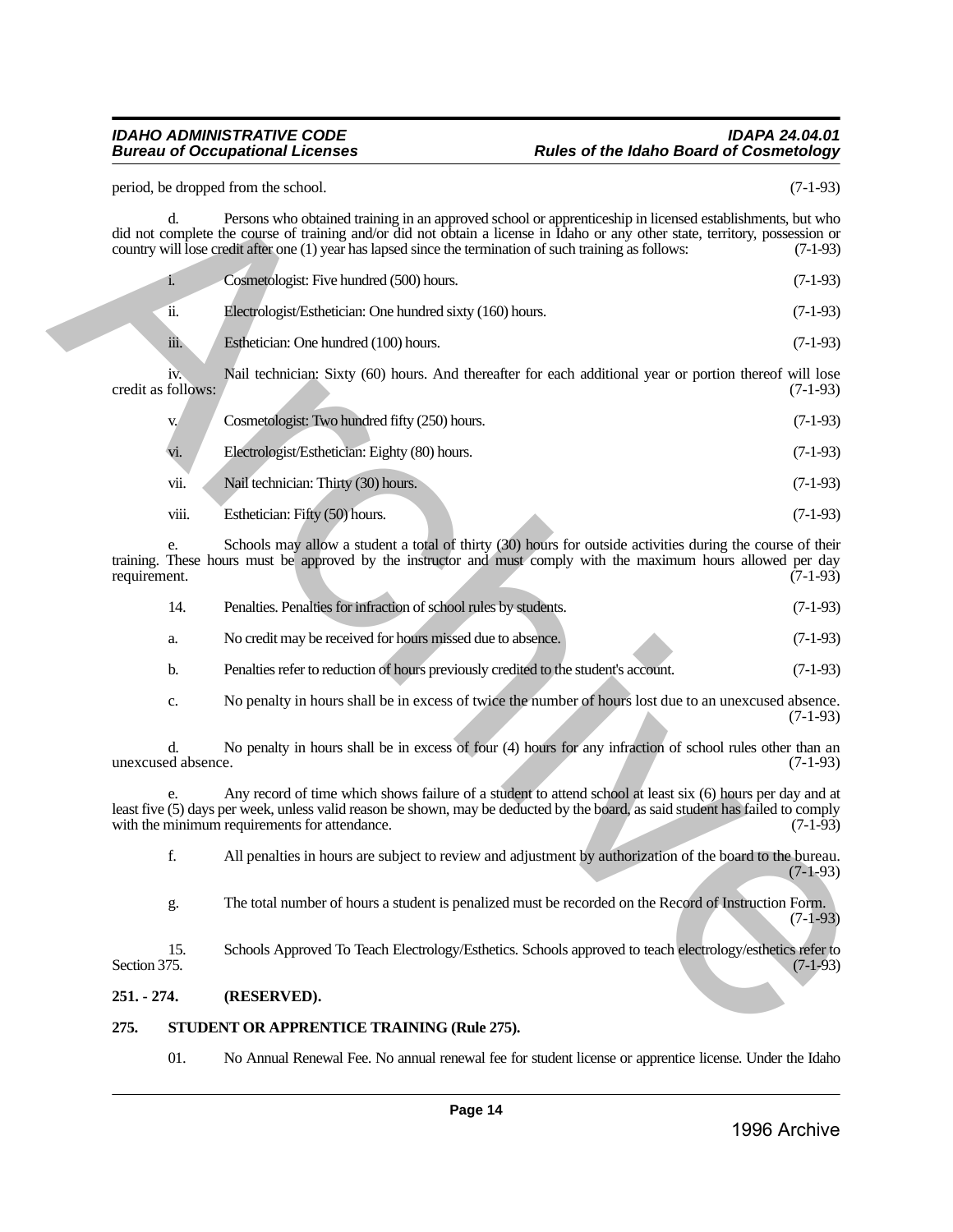#### <span id="page-14-1"></span><span id="page-14-0"></span>**300. BOARD QUALIFICATIONS - PROCEDURES - MEETINGS - POLICIES. (Rule 300).**

| Cosmetology Law (Chapter 8, Title 54), no provision has been made for the annual renewal of student licenses, or apprentice<br>licenses. |                            |                                                                                                                                                                                                                                                                                                                                                                                                                                                                                                                                                                       |            |  |
|------------------------------------------------------------------------------------------------------------------------------------------|----------------------------|-----------------------------------------------------------------------------------------------------------------------------------------------------------------------------------------------------------------------------------------------------------------------------------------------------------------------------------------------------------------------------------------------------------------------------------------------------------------------------------------------------------------------------------------------------------------------|------------|--|
|                                                                                                                                          | 02.                        | Discontinuance of a Course. If a student or apprentice discontinues a course of training and does not<br>transfer to another school or salon within thirty (30) days, the student or apprentice license is automatically cancelled. If a<br>student or apprentice is absent from training for a period of thirty (30) consecutive calendar days or more she is considered to<br>have discontinued her course of training. Record of Instruction Form must be completed and submitted to the bureau together<br>with the student permit by the school or establishment | $(7-1-93)$ |  |
|                                                                                                                                          | 03.                        | Before Resuming Training. Before resuming training, after having discontinued a course, a student or<br>apprentice is required to file a new application (Refer to Section 125.) and pay an additional fee. The apprentice must receive<br>a license before resuming training. The student, on resuming training, must comply with Subsection 250.13.a.                                                                                                                                                                                                               | $(7-1-93)$ |  |
| $276. - 299.$                                                                                                                            |                            | (RESERVED).                                                                                                                                                                                                                                                                                                                                                                                                                                                                                                                                                           |            |  |
| 300.                                                                                                                                     |                            | <b>BOARD QUALIFICATIONS - PROCEDURES - MEETINGS - POLICIES. (Rule 300).</b>                                                                                                                                                                                                                                                                                                                                                                                                                                                                                           |            |  |
|                                                                                                                                          | 01.                        | Board Member Qualifications.                                                                                                                                                                                                                                                                                                                                                                                                                                                                                                                                          | $(7-1-93)$ |  |
| individual must:                                                                                                                         | a.                         | Cosmetology school representative: To be eligible for appointment to the Cosmetology Board the                                                                                                                                                                                                                                                                                                                                                                                                                                                                        | $(7-1-93)$ |  |
|                                                                                                                                          | i.                         | Currently hold a license as a cosmetologist in this state; and                                                                                                                                                                                                                                                                                                                                                                                                                                                                                                        | $(7-1-93)$ |  |
|                                                                                                                                          | ii.                        | For the three (3) years immediately preceding appointment met the following requirements:                                                                                                                                                                                                                                                                                                                                                                                                                                                                             | $(7-1-93)$ |  |
|                                                                                                                                          | (1)                        | Monetary interest in school ownership; and                                                                                                                                                                                                                                                                                                                                                                                                                                                                                                                            | $(7-1-93)$ |  |
|                                                                                                                                          | (2)                        | Actively involved in school management.                                                                                                                                                                                                                                                                                                                                                                                                                                                                                                                               | $(7-1-93)$ |  |
| shall:                                                                                                                                   | b.                         | Electrologist/Esthetician board member qualification requirements-the Electrology/esthetics board member                                                                                                                                                                                                                                                                                                                                                                                                                                                              | $(7-1-93)$ |  |
|                                                                                                                                          | i.                         | Be twenty-five (25) years of age; and                                                                                                                                                                                                                                                                                                                                                                                                                                                                                                                                 | $(7-1-93)$ |  |
|                                                                                                                                          | ii.                        | Be a resident of this state for at least five $(5)$ years prior to their appointment; and                                                                                                                                                                                                                                                                                                                                                                                                                                                                             | $(7-1-93)$ |  |
|                                                                                                                                          | iii.                       | Have been engaged in the practice of electrology/esthetics for at least three (3) years immediately<br>preceding their appointment; and                                                                                                                                                                                                                                                                                                                                                                                                                               | $(7-1-93)$ |  |
|                                                                                                                                          | iv.                        | Shall be licensed electrologists/estheticians under the provisions of this act; and                                                                                                                                                                                                                                                                                                                                                                                                                                                                                   | $(7-1-93)$ |  |
|                                                                                                                                          | V.                         | Not be affiliated with a school of cosmetology or cosmetology supplier or electrology/esthetics supplier.                                                                                                                                                                                                                                                                                                                                                                                                                                                             | $(7-1-93)$ |  |
|                                                                                                                                          | 02.                        | Board Meetings-Dates-Places.                                                                                                                                                                                                                                                                                                                                                                                                                                                                                                                                          | $(7-1-93)$ |  |
|                                                                                                                                          | a.<br>June and October.    | The board shall meet three (3) times a year in regular session beginning on the first Monday of February,                                                                                                                                                                                                                                                                                                                                                                                                                                                             | $(7-1-93)$ |  |
|                                                                                                                                          | b.                         | Board meetings will be held in Boise, Idaho, at the bureau.                                                                                                                                                                                                                                                                                                                                                                                                                                                                                                           | $(7-1-93)$ |  |
|                                                                                                                                          | c.<br>public notice given. | Dates and places of board meetings may be changed by the action of a majority of the board and advance                                                                                                                                                                                                                                                                                                                                                                                                                                                                | $(7-1-93)$ |  |
|                                                                                                                                          | 03.                        | Procedures. The rules of procedure for the bureau shall be the rules of procedure of the board.                                                                                                                                                                                                                                                                                                                                                                                                                                                                       | $(7-1-93)$ |  |
|                                                                                                                                          |                            |                                                                                                                                                                                                                                                                                                                                                                                                                                                                                                                                                                       |            |  |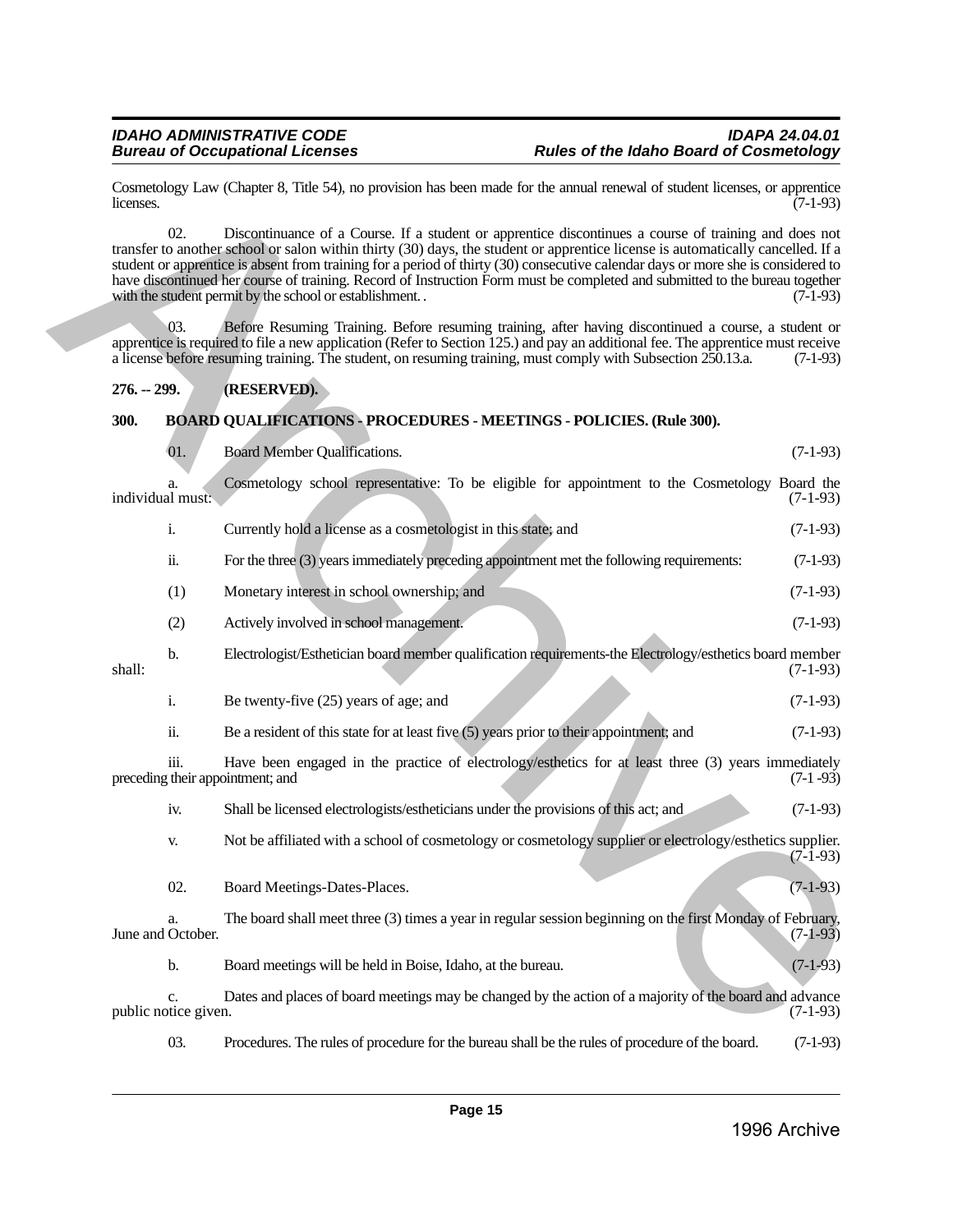#### <span id="page-15-0"></span>**301. -- 324. (RESERVED).**

#### <span id="page-15-1"></span>**325. COSMETOLOGY RULES (Rule 325).**

#### <span id="page-15-2"></span>**326. PRACTICE OF APPRENTICE (Rule 326).**

#### <span id="page-15-3"></span>**327. SCOPE AND REQUIREMENT OF EXAMINATION FOR LICENSE (Rule 327).**

| 03. | Oral Test. Refer to Idaho Code 54-810, an oral test shall be included in the examination.                        | $(7-1-93)$ |
|-----|------------------------------------------------------------------------------------------------------------------|------------|
| 04. | Request for Reader For Theory Examination.                                                                       | $(7-1-93)$ |
| a.  | Reader must not be a student in any school or apprentice in any establishment, or licensed under the cosmetology | $(7-1-93)$ |

| $301. - 324.$      |                               | (RESERVED).                                                                                                                                                                                                                                                                                                                                                                           |            |
|--------------------|-------------------------------|---------------------------------------------------------------------------------------------------------------------------------------------------------------------------------------------------------------------------------------------------------------------------------------------------------------------------------------------------------------------------------------|------------|
| 325.               |                               | <b>COSMETOLOGY RULES (Rule 325).</b><br>The following rules apply to specific rules for cosmetology licensure, students and schools.                                                                                                                                                                                                                                                  | $(7-1-93)$ |
| 326.               |                               | <b>PRACTICE OF APPRENTICE (Rule 326).</b><br>Section 54-807, Idaho Code, provides for practice of apprentices. This provision has been interpreted to mean that there must<br>be at least one (1) licensed cosmetology instructor and one (1) licensed registered cosmetologist in any cosmetological<br>establishment at all times for each apprentice who is being trained therein. | $(7-1-93)$ |
| apprentice begins. | 01.                           | Apprentice License. An apprentice license must be obtained from the bureau before training as an                                                                                                                                                                                                                                                                                      | $(7-1-93)$ |
|                    | 02.<br>for apprentice license | Application Must Show Name of Registered Cosmetologist. The name of the licensed registered<br>cosmetologist employed in the establishment in which an apprentice will serve apprenticeship, must be shown on the application                                                                                                                                                         | $(7-1-93)$ |
|                    | 03.                           | Prior to Beginning Training. Prior to beginning of training, the instructor must submit and have board<br>approval of a curriculum for the entire apprenticeship training.                                                                                                                                                                                                            | $(7-1-93)$ |
| 327.               |                               | SCOPE AND REQUIREMENT OF EXAMINATION FOR LICENSE (Rule 327).                                                                                                                                                                                                                                                                                                                          |            |
|                    | 01.                           | Theory Examination. The theory examination will be the national examination provided by the National<br>Interstate Council of State Boards of Cosmetology and will cover all phases of the art of cosmetology, hair dressing, manicuring<br>and pedicuring, facial massage, sanitation and an Idaho law examination.                                                                  | $(7-1-93)$ |
|                    | 02.                           | Practical Examination. Each applicant is required to bring adequate supplies and materials for the practical<br>examination (Applicants will be notified upon acceptance of application for examination).                                                                                                                                                                             | $(7-1-93)$ |
|                    | 03.                           | Oral Test. Refer to Idaho Code 54-810, an oral test shall be included in the examination.                                                                                                                                                                                                                                                                                             | $(7-1-93)$ |
|                    | 04.                           | Request for Reader For Theory Examination.                                                                                                                                                                                                                                                                                                                                            | $(7-1-93)$ |
| law.               | a.                            | Reader must not be a student in any school or apprentice in any establishment, or licensed under the cosmetology                                                                                                                                                                                                                                                                      | $(7-1-93)$ |
|                    | b.                            | Reader must be able to remain until conclusion of the theory examination.                                                                                                                                                                                                                                                                                                             | $(7-1-93)$ |
|                    | c.                            | Reader cannot be a candidate for the examination who may be examined on another day.                                                                                                                                                                                                                                                                                                  | $(7-1-93)$ |
|                    | 05.                           | Reexamination. To be eligible for reexamination an applicant who has failed practical portion of the Idaho<br>Cosmetologist examination must receive as a student or apprentice additional training as set forth in Subsection 150.07.a. and<br>must obtain a minimum of operations set out below in each category where a score below sixty-five (65%) was received:                 | $(7-1-93)$ |
|                    | a.                            | Permanent Waves - Thirty (30).                                                                                                                                                                                                                                                                                                                                                        | $(7-1-93)$ |
|                    | b.                            | Fingerwaving - Twenty-five (25).                                                                                                                                                                                                                                                                                                                                                      | $(7-1-93)$ |
|                    | $\mathbf{C}$                  | Hairstyling - Twenty-five (25).                                                                                                                                                                                                                                                                                                                                                       | $(7-1-93)$ |
|                    | d.                            | Hair Shaping - Thirty-five (35).                                                                                                                                                                                                                                                                                                                                                      | $(7-1-93)$ |
|                    | e.                            | Hair Tinting $& Bleaches - Twenty-five (25).$                                                                                                                                                                                                                                                                                                                                         | $(7-1-93)$ |
|                    | f.                            | Facials - Fifteen (15).                                                                                                                                                                                                                                                                                                                                                               | $(7-1-93)$ |
|                    | g.                            | Thermal Styling - Twenty-five (25).                                                                                                                                                                                                                                                                                                                                                   | $(7-1-93)$ |
|                    |                               |                                                                                                                                                                                                                                                                                                                                                                                       |            |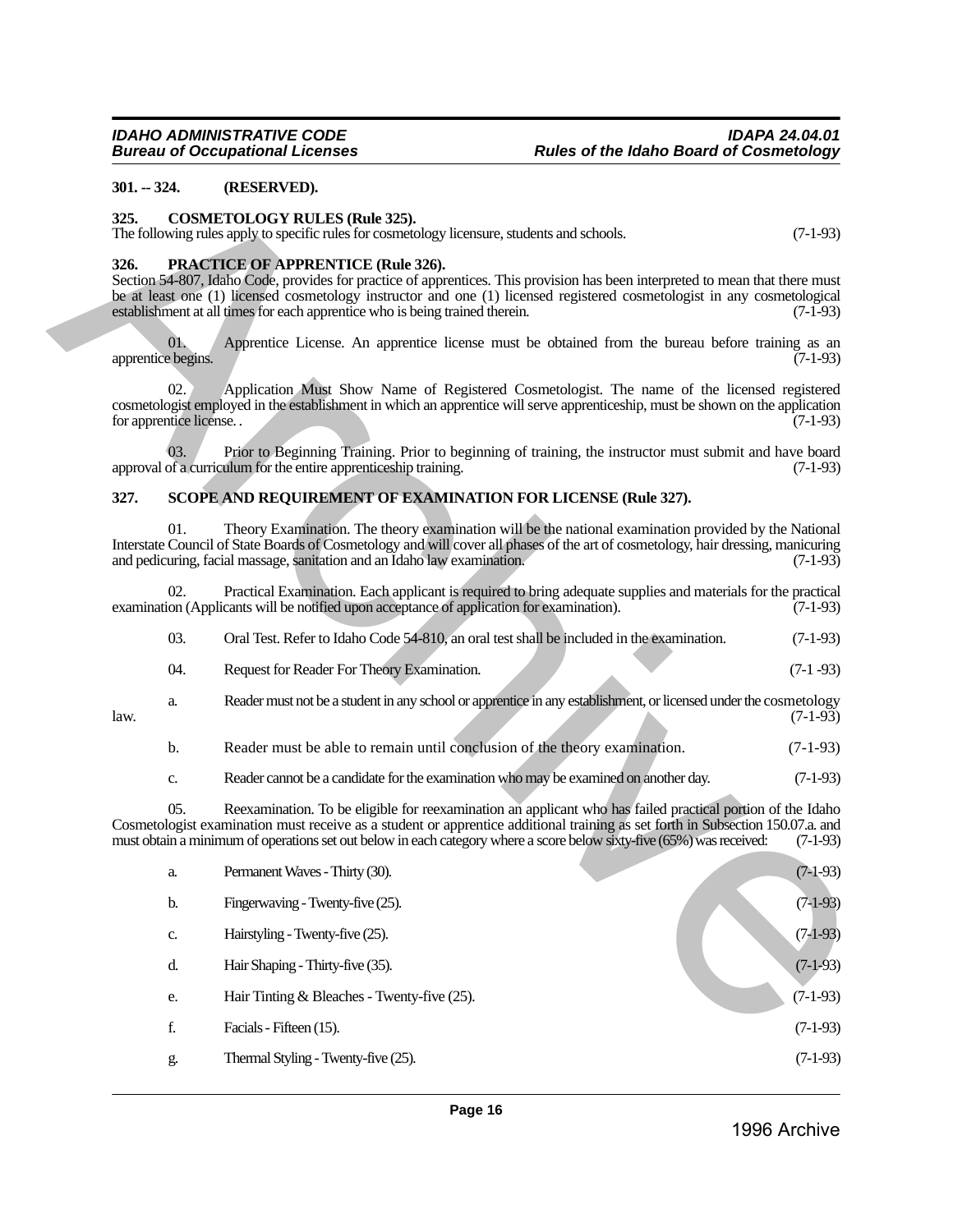<span id="page-16-1"></span><span id="page-16-0"></span>

|                          | h.             | Manicures-Fifteen (15).                                                                                                                                                                                                                                                                                                    | $(7-1-93)$ |
|--------------------------|----------------|----------------------------------------------------------------------------------------------------------------------------------------------------------------------------------------------------------------------------------------------------------------------------------------------------------------------------|------------|
|                          | $\mathbf{i}$ . | Artificial Nails-Ten (10).                                                                                                                                                                                                                                                                                                 | $(7-1-93)$ |
|                          | 06.            | Submit an Application. Students and apprentices must submit an application as set forth in Section 125. (7-1-93)                                                                                                                                                                                                           |            |
|                          | 07.            | Failure to Pass Theory Examination. Failure to pass theory examination, see Subsection 150.07.b.                                                                                                                                                                                                                           | $(7-1-93)$ |
| 328.                     |                | TERMINATION OF STUDENT OR APPRENTICE LICENSE (Rule 328).                                                                                                                                                                                                                                                                   |            |
| date of issue.           | 01.            | Original Student License. An original student license shall be dated and expire eighteen (18) months from                                                                                                                                                                                                                  | $(7-1-93)$ |
| issue.                   | 02.            | Original Apprentice License. An original apprentice license shall be dated and expire two (2) years from date of                                                                                                                                                                                                           | $(7-1-93)$ |
|                          | 03.            | Other Than Original Student or Apprentice License. Other than an original student or apprentice license may<br>not be issued without valid reason for not having completed the required training within the specified time. Student or apprentice<br>other than original license, may carry additional restrictions.       | $(7-1-93)$ |
| 329.<br>following rules: |                | RULES OF SCHOOLS OF COSMETOLOGY (Rule 329).<br>Section 54-808, Idaho Code, provides for the rules of schools of cosmetology. Supplementing this section, the board adopts the                                                                                                                                              | $(7-1-93)$ |
|                          | 01.            | Adequate Space. Schools provide adequate space for the number of students to be trained in said schools. An<br>additional forty (40) square feet of floor space shall be provided in excess of the minimum one thousand eight hundred (1,800) square<br>feet required for each student enrolled over twenty (20) students. | $(7-1-93)$ |
| of cosmetology.          | 02.            | Required Equipment. In addition to the physical property, which is the school building, each school shall have<br>the following equipment, which is considered the minimum equipment necessary for the proper instruction of students in a school                                                                          | $(7-1-93)$ |
|                          |                | Work stations equal to seventy-five percent (75%) of total enrollment. The intent of this rule is to provide a<br>work station for each student on duty eligible to work on the public.                                                                                                                                    | $(7-1-93)$ |
|                          | b.             | One $(1)$ hair dryer for each three $(3)$ students.                                                                                                                                                                                                                                                                        | $(7-1-93)$ |
|                          | c.             | One $(1)$ shampoo basin per five $(5)$ students enrolled.                                                                                                                                                                                                                                                                  | $(7-1-93)$ |
|                          | d.             | One (1) desk and chair provided for each classroom student.                                                                                                                                                                                                                                                                | $(7-1-93)$ |
|                          | e.             | Mannequins for practice work. Two (2) to each five (5) students.                                                                                                                                                                                                                                                           | $(7-1-93)$ |
|                          | f.             | One (1) reclining chair and facial bowl.                                                                                                                                                                                                                                                                                   | $(7-1-93)$ |
|                          | g.             | Student kit with:                                                                                                                                                                                                                                                                                                          | $(7-1-93)$ |
|                          | $\mathbf{i}$ . | Six (6) hair brushes;                                                                                                                                                                                                                                                                                                      | $(7-1-93)$ |
|                          | ii.            | Six (6) wave combs including 1 rattail comb;                                                                                                                                                                                                                                                                               | $(7-1-93)$ |
|                          | iii.           | Supply of hair pins, bobby pins, clippies, various size rollers;                                                                                                                                                                                                                                                           | $(7-1-93)$ |
|                          | iv.            | One (1) haircutting shears;                                                                                                                                                                                                                                                                                                | $(7-1-93)$ |

i. Six  $(6)$  hair brushes;  $(7-1-93)$ ii. Six (6) wave combs including 1 rattail comb; (7-1-93) iii. Supply of hair pins, bobby pins, clippies, various size rollers; (7-1-93) iv. One (1) haircutting shears; (7-1-93) v. One (1) haircutting razor; (7-1 -93)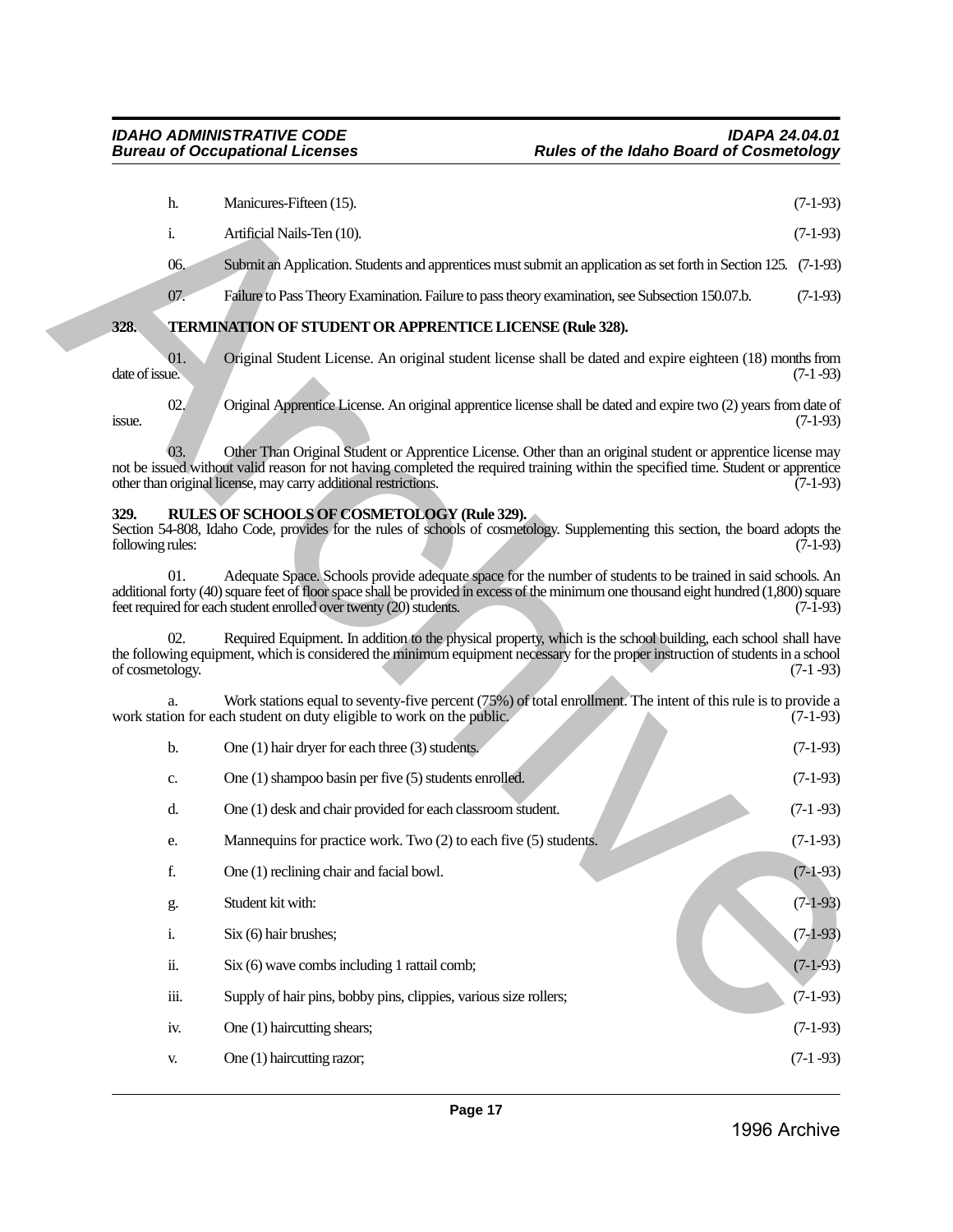| vi.               | One (1) shampoo cape;            | $(7-1-93)$   |
|-------------------|----------------------------------|--------------|
| vii.              | One $(1)$ comb out cape;         | $(7-1-93)$   |
| viii.             | One $(1)$ tweezer;               | $(7-1-93)$ . |
| $\overline{1}X$ . | One $\overline{(1)}$ blow dryer; | $(7-1-93)$   |
| X.                | One $(1)$ curling iron; and      | $(7-1-93)$   |
| xi.               | Permanent wave rods.             | $(7-1-93)$   |

| vi.                               | One (1) shampoo cape;                                                                                                                                                                                                                                                                                                                                                           | $(7-1-93)$   |
|-----------------------------------|---------------------------------------------------------------------------------------------------------------------------------------------------------------------------------------------------------------------------------------------------------------------------------------------------------------------------------------------------------------------------------|--------------|
| vii.                              | One $(1)$ comb out cape;                                                                                                                                                                                                                                                                                                                                                        | $(7-1-93)$   |
| viii.                             | One (1) tweezer;                                                                                                                                                                                                                                                                                                                                                                | $(7-1-93)$ . |
| ix.                               | One (1) blow dryer;                                                                                                                                                                                                                                                                                                                                                             | $(7-1-93)$   |
| X.                                | One (1) curling iron; and                                                                                                                                                                                                                                                                                                                                                       | $(7-1-93)$   |
| xi.                               | Permanent wave rods.                                                                                                                                                                                                                                                                                                                                                            | $(7-1-93)$   |
| h.<br>in their courses.           | Schools provide charts and other material necessary for proper instruction, and subjects for practical<br>work, and sufficient supplies for artificial nail application, and not rely entirely on customers. That the schools teach all<br>methods of beauty culture and it is recommended that courses in bookkeeping, salesmanship and public relations be included           | $(7-1-93)$   |
| 03.                               | Text. Schools shall use texts that cover all phases of cosmetology.                                                                                                                                                                                                                                                                                                             | $(7-1-93)$   |
| 04.                               | Instructor/Student Ratio. Schools must have at least one (1) licensed cosmetology instructor for every<br>fifteen (15) students or portion thereof.                                                                                                                                                                                                                             | $(7-1-93)$   |
| 05.                               | Records Required of Schools and Establishments. Records required of schools of cosmetology and<br>establishments training one or more apprentices.                                                                                                                                                                                                                              | $(7-1-93)$   |
| a.<br>instruction.                | Student cosmetologists may not render any clinical service to patrons until students have completed at least<br>two hundred (200) hours of instruction, nor clinical services considered to be possibly harmful or detrimental to patrons, such as<br>threoy, hair-coloring, permanent waves and similar services, until the student has completed three hundred (300) hours of | $(7-1-93)$   |
| 06.                               | Record of Training. Record of training in a licensed cosmetology school and/or licensed establishment.                                                                                                                                                                                                                                                                          | $(7-1-93)$   |
| a.<br>(Form R-41) are as follows: | The number of required operations on the Monthly Record Form (Form R-40) and Student Record of Instruction                                                                                                                                                                                                                                                                      | $(7-1-93)$   |
| $\mathbf{i}$ .                    | Shampoos/Rinses/Conditioning Rinses - two hundred fifty (250).                                                                                                                                                                                                                                                                                                                  | $(7-1-93)$   |
| ii.                               | Creative Hair Styling - three hundred fifty (350).                                                                                                                                                                                                                                                                                                                              | $(7-1-93)$   |
| (1)                               | Scalp Treatments - ten (10).                                                                                                                                                                                                                                                                                                                                                    | $(7-1-93)$   |
| (2)                               | Hair Styles Wet Sets/Styling - two hundred (200).                                                                                                                                                                                                                                                                                                                               | $(7-1-93)$   |
| (3)                               | Thermal Styles - one hundred (100).                                                                                                                                                                                                                                                                                                                                             | $(7-1-93)$   |
| (4)                               | Fingerwaving - twenty-five (25).                                                                                                                                                                                                                                                                                                                                                | $(7-1-93)$   |
| (5)                               | Wigs & Hairpieces - five $(5)$ .                                                                                                                                                                                                                                                                                                                                                | $(7-1-93)$   |
| (6)                               | Braiding/Free Styling - ten (10).                                                                                                                                                                                                                                                                                                                                               | $(7-1-93)$   |
| iii.                              | Permanent Waves (all methods) - ninety (90).                                                                                                                                                                                                                                                                                                                                    | $(7-1-93)$   |
| iv.                               | Haircutting/Shaping - one hundred (100).                                                                                                                                                                                                                                                                                                                                        | $(7-1-93)$   |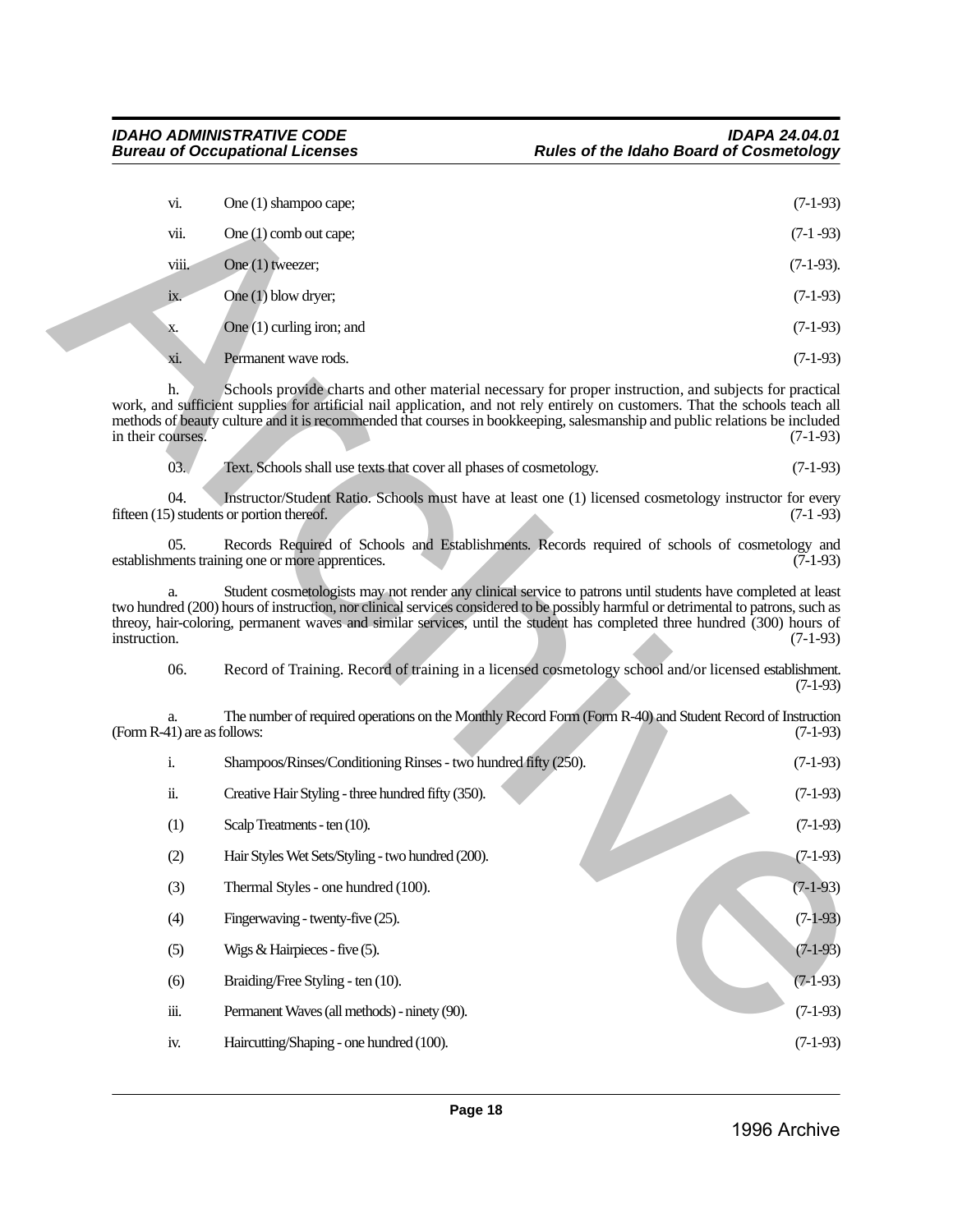|                         |      | <b>IDAHO ADMINISTRATIVE CODE</b><br><b>Bureau of Occupational Licenses</b>        | <b>IDAPA 24.04.01</b><br><b>Rules of the Idaho Board of Cosmetology</b>                                                                                                                                                                                     |
|-------------------------|------|-----------------------------------------------------------------------------------|-------------------------------------------------------------------------------------------------------------------------------------------------------------------------------------------------------------------------------------------------------------|
|                         | (1)  | Scissor - seventy-five (75).                                                      | $(7-1-93)$                                                                                                                                                                                                                                                  |
|                         | (2)  | Razor/Clipper - twenty-five (25).                                                 | $(7-1-93)$                                                                                                                                                                                                                                                  |
|                         | V.   | Hair Color - seventy-five (75).                                                   | $(7-1-93)$                                                                                                                                                                                                                                                  |
|                         | (1)  | Bleaching - ten (10).                                                             | $(7-1-93)$                                                                                                                                                                                                                                                  |
|                         | (2)  | Tinting - thirty-five (35).                                                       | $(7-1-93)$                                                                                                                                                                                                                                                  |
|                         | (3)  | Semi Permanent - ten (10).                                                        | $(7-1-93)$                                                                                                                                                                                                                                                  |
|                         | (4)  | Weekly - ten $(10)$ .                                                             | $(7-1-93)$                                                                                                                                                                                                                                                  |
|                         | (5)  | Frosting/Hilites - ten $(10)$ .                                                   | $(7-1-93)$                                                                                                                                                                                                                                                  |
|                         | vi.  | Facials - fifty (50).                                                             | $(7-1-93)$                                                                                                                                                                                                                                                  |
|                         | (D)  | Plain - thirty (30).                                                              | $(7-1-93)$                                                                                                                                                                                                                                                  |
|                         | (2)  | Makeup - ten (10).                                                                | $(7-1-93)$                                                                                                                                                                                                                                                  |
|                         | (3)  | Arches - five $(5)$ .                                                             | $(7-1-93)$                                                                                                                                                                                                                                                  |
|                         | (4)  | Lash & Brow - five $(5)$ .                                                        | $(7-1-93)$                                                                                                                                                                                                                                                  |
|                         | vii. | Manicures - fifty (50).                                                           | $(7-1-93)$                                                                                                                                                                                                                                                  |
|                         | (1)  | Plain - thirty-five (35).                                                         | $(7-1-93)$                                                                                                                                                                                                                                                  |
|                         | (2)  | $Oil - five (5).$                                                                 | $(7-1-93)$                                                                                                                                                                                                                                                  |
|                         | (3)  | Pedicures - five (5).                                                             | $(7-1-93)$                                                                                                                                                                                                                                                  |
|                         | (4)  | Artificial Nails - five (5).                                                      | $(7-1-93)$                                                                                                                                                                                                                                                  |
| $330. - 349.$           |      | (RESERVED).                                                                       |                                                                                                                                                                                                                                                             |
| 350.                    |      | <b>COSMETOLOGY INSTRUCTOR RULES (Rule 350).</b>                                   |                                                                                                                                                                                                                                                             |
|                         | 01.  | Requirements for Instructor License.                                              | $(7-1-93)$                                                                                                                                                                                                                                                  |
| with the required fees. | a.   |                                                                                   | Application for an instructor license shall be made on forms furnished by the Bureau and accompanied<br>$(7-1-93)$                                                                                                                                          |
| b.                      |      | by the board or successful completion of the examination required by board rules. | Section 54-805(2), Idaho Code, provides for twelve (12) semester college credit hours or equivalent as approved<br>$(7-1-93)$                                                                                                                               |
|                         | c.   | Equivalent:                                                                       | $(7-1-93)$                                                                                                                                                                                                                                                  |
|                         | i.   | satisfactory completion must be submitted to the board for their approval.        | Approved teaching seminars directed to cosmetology must be approved by the Board prior to the date of the<br>seminar. Fourteen (14) clock hours is equivalent to one (1) semester college credit hour in an approved seminar. Verification of<br>$(7-1-93)$ |
|                         | ii.  |                                                                                   | Verified satisfactory teaching as a qualified cosmetology instructor from another state three (3) of the previous                                                                                                                                           |

<span id="page-18-1"></span><span id="page-18-0"></span>ii. Verified satisfactory teaching as a qualified cosmetology instructor from another state three (3) of the previous five (5) years immediately prior to application. (7-1-93)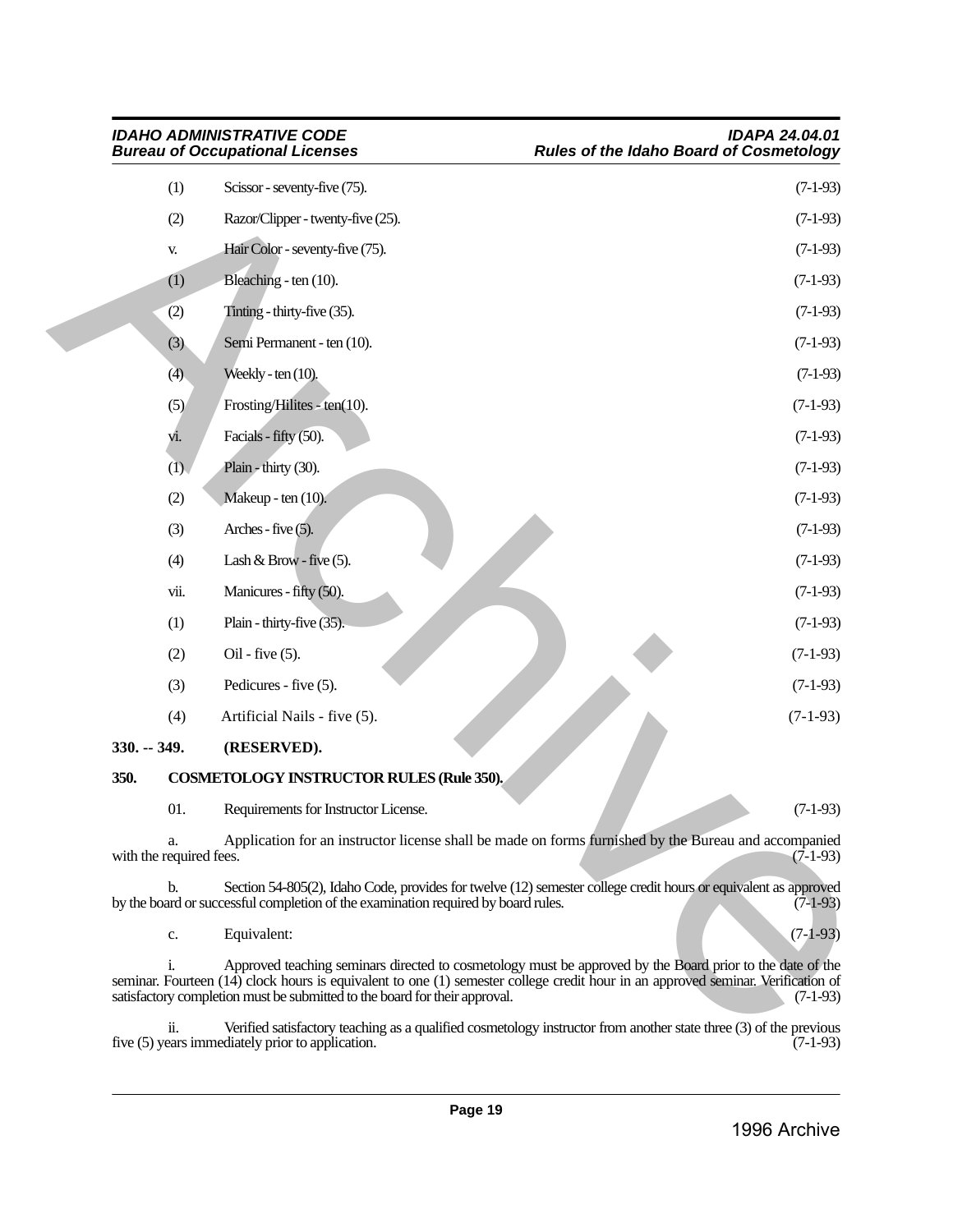d. Experience Requirements for Cosmetology Instructor Applicant (Reference Section 54-805(2), Idaho Code) Five (5) years experience is deemed "immediately preceding" if obtained during the seven (7) year period immediately preceding application for licensure. (7-1-93) application for licensure. 02. Scope and Requirement of Examination for License. (7-1-93) a. Examination will consist of both a practical and written examination. (7-1-93) b. Mannequin shall be used in lieu of model. (7-1-93) Examinee would be required to demonstrate to the Board ability to teach cosmetology services. One subject to cepted for examination and a subject to be drawn at the time of the examination. (7-1-93) be assigned when accepted for examination and a subject to be drawn at the time of the examination. Supplies required for the instructor's examination. Bring sufficient materials and supplies to demonstrate in all categories. (7-1-93) 03. Instructor Reexamination. To be eligible, an applicant must obtain one hundred (100) hours additional a school of cosmetology as a student instructor.  $(7-1-93)$ training in a school of cosmetology as a student instructor. 04. Requirements for Student Instructor. (7-1-93) a. A student instructor shall file an application on forms provided by the Bureau before beginning training and shall at all times be under the direct supervision of a licensed instructor. b. The time spent as a student instructor to meet instructor licensure requirements will not be credited to the years e required for an instructor license. experience required for an instructor license. c. One (1) year experience may be obtained within a school upon completion of instructor training. (7-1-93) d. Six (6) months is considered to be one thousand  $(1,000)$  hours of training. Three (3) months is d to be five hundred (500) hours of training. considered to be five hundred (500) hours of training. 05. Students Must Submit an Application. Students must submit an application as set forth in Section 125. (7-1-93) 06. Record of Training. The number of required operations on the Monthly Record Form (1-40) and Student (Instruction Form (1-41) are as follows: Record of Instruction Form  $(1-41)$  are as follows: **(6 MONTHS) (1,000 HOURS) (3 MONTHS) (500 HOURS) a. Lesson Planning.** 25  $10$ **b. Audio Visual Aid Preparation.** 25  $\vert$  10 **c. Theory Class.** Teach 25 classes 10 **d. Practical Demonstrations.**  $25$  10 **e. Testing & Evaluation Theory.** Five 3) shows respectively the<br>control three distributions for Control of the Control of The Control of the<br>simulation of The Control of the Control of the Control of the Control of the Control of the<br>simulation of Domini

15 theory 5 theory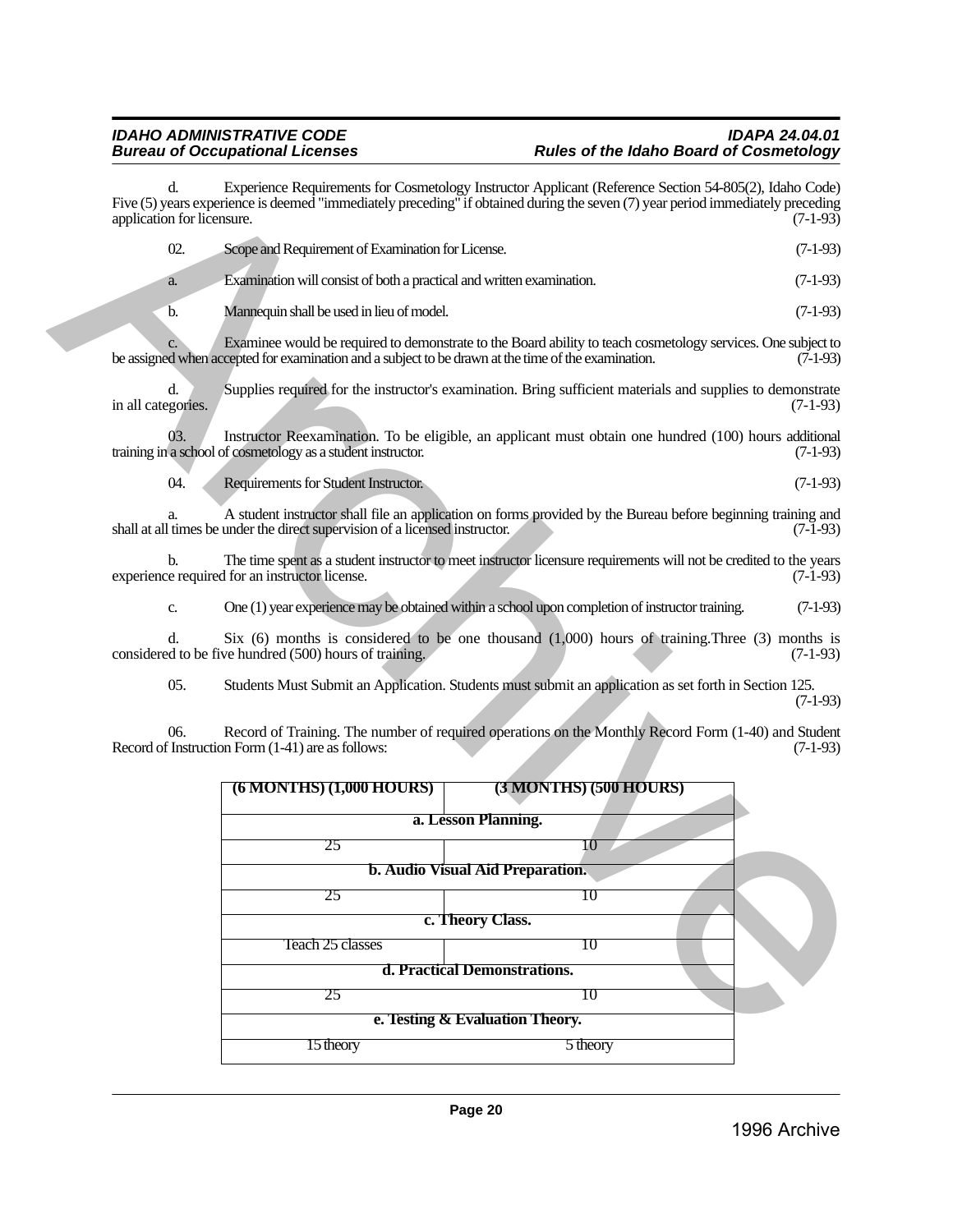### *IDAHO ADMINISTRATIVE CODE IDAPA 24.04.01* **Rules of the Idaho Board of Cosmetology**

|                 |                           | f. Testing & Evaluation.                                                                   |                                                                                                                                                                                                         |            |
|-----------------|---------------------------|--------------------------------------------------------------------------------------------|---------------------------------------------------------------------------------------------------------------------------------------------------------------------------------------------------------|------------|
|                 |                           | 15 Practical                                                                               | 5 Practical                                                                                                                                                                                             |            |
|                 |                           |                                                                                            |                                                                                                                                                                                                         |            |
|                 |                           | 700                                                                                        | 300                                                                                                                                                                                                     |            |
|                 |                           |                                                                                            | h. Related Subjects:                                                                                                                                                                                    |            |
|                 |                           | 150                                                                                        | 55                                                                                                                                                                                                      |            |
|                 | i.                        | Counseling.                                                                                |                                                                                                                                                                                                         | $(7-1-93)$ |
|                 | ii.                       | Record Keeping.                                                                            |                                                                                                                                                                                                         | $(7-1-93)$ |
|                 | iii.                      | Business & Reception.                                                                      |                                                                                                                                                                                                         | $(7-1-93)$ |
| $351 - 374$ .   |                           | (RESERVED).                                                                                |                                                                                                                                                                                                         |            |
| 375.            |                           | ELECTROLOGY/ESTHETICS RULES (Rule 375).                                                    |                                                                                                                                                                                                         |            |
|                 | 01.<br>approved to teach. |                                                                                            | The following rules apply to specific rules for electrology/esthetics licensure, students and schools                                                                                                   | $(7-1-93)$ |
| 376.            |                           | <b>PRACTICE OF APPRENTICE (Rule 376).</b>                                                  |                                                                                                                                                                                                         |            |
|                 | 01.                       | immediate personal supervision of an electrologist/esthetician qualified to teach.         | No Licensed Apprentice May Practice Independently. No licensed apprentice may practice<br>independently, but he may do any and all acts necessary for his training providing the same is done under the | $(7-1-93)$ |
|                 | 02.                       | train no more than one apprentice at a time.                                               | Limitation on Number of Apprentices Being Trained. An electrologist/esthetician qualified to teach may                                                                                                  | $(7-1-93)$ |
| 377.            |                           |                                                                                            | SCOPE AND REQUIREMENT OF EXAMINATION FOR LICENSE (Rule 377).                                                                                                                                            |            |
| and sanitation. | 01.                       |                                                                                            | Theory Examination. The theory examination will cover all phases of the art of electrology, esthetics                                                                                                   | $(7-1-93)$ |
|                 | 02.                       | Models. Models will be used for the skin care demonstration only.                          |                                                                                                                                                                                                         | $(7-1-93)$ |
|                 | 03.                       | Hair Removal. Hair removal will be demonstrated on the Examiners.                          |                                                                                                                                                                                                         | $(7-1-93)$ |
|                 | 04.                       | examination. (Applicants will be notified upon acceptance of application for examination). | Practical Examination. Each applicant is required to bring adequate supplies and materials for the practical                                                                                            | $(7-1-93)$ |
|                 | 05.                       | Reexamination. Refer to Subsection 150.07.a                                                |                                                                                                                                                                                                         | $(7-1-93)$ |
|                 | 06.                       |                                                                                            | Submit An Application. Students and apprentices must submit an application as set forth in Section 125.                                                                                                 | $(7-1-93)$ |
| 378.            |                           | TERMINATION OF STUDENT OR APPRENTICE LICENSE (Rule 378).                                   |                                                                                                                                                                                                         |            |
| of issue.       | 01.                       |                                                                                            | Original Student License. An original student license shall be dated and expire eight (8) months from date                                                                                              | $(7-1-93)$ |

- i. Counseling.  $(7-1-93)$
- ii. Record Keeping. (7-1-93)
- iii. Business & Reception. (7-1-93)

### <span id="page-20-0"></span>**351. -- 374. (RESERVED).**

### <span id="page-20-1"></span>**375. ELECTROLOGY/ESTHETICS RULES (Rule 375).**

#### <span id="page-20-2"></span>**376. PRACTICE OF APPRENTICE (Rule 376).**

#### <span id="page-20-3"></span>**377. SCOPE AND REQUIREMENT OF EXAMINATION FOR LICENSE (Rule 377).**

| and sanitation. | Theory Examination. The theory examination will cover all phases of the art of electrology, esthetics | $(7-1-93)$ |
|-----------------|-------------------------------------------------------------------------------------------------------|------------|
|                 | Models. Models will be used for the skin care demonstration only.                                     | $(7-1-93)$ |

#### <span id="page-20-4"></span>**378. TERMINATION OF STUDENT OR APPRENTICE LICENSE (Rule 378).**

02. Original Apprentice License. An original apprentice license shall be dated and expire sixteen (16) months from date of issue. (7-1-93)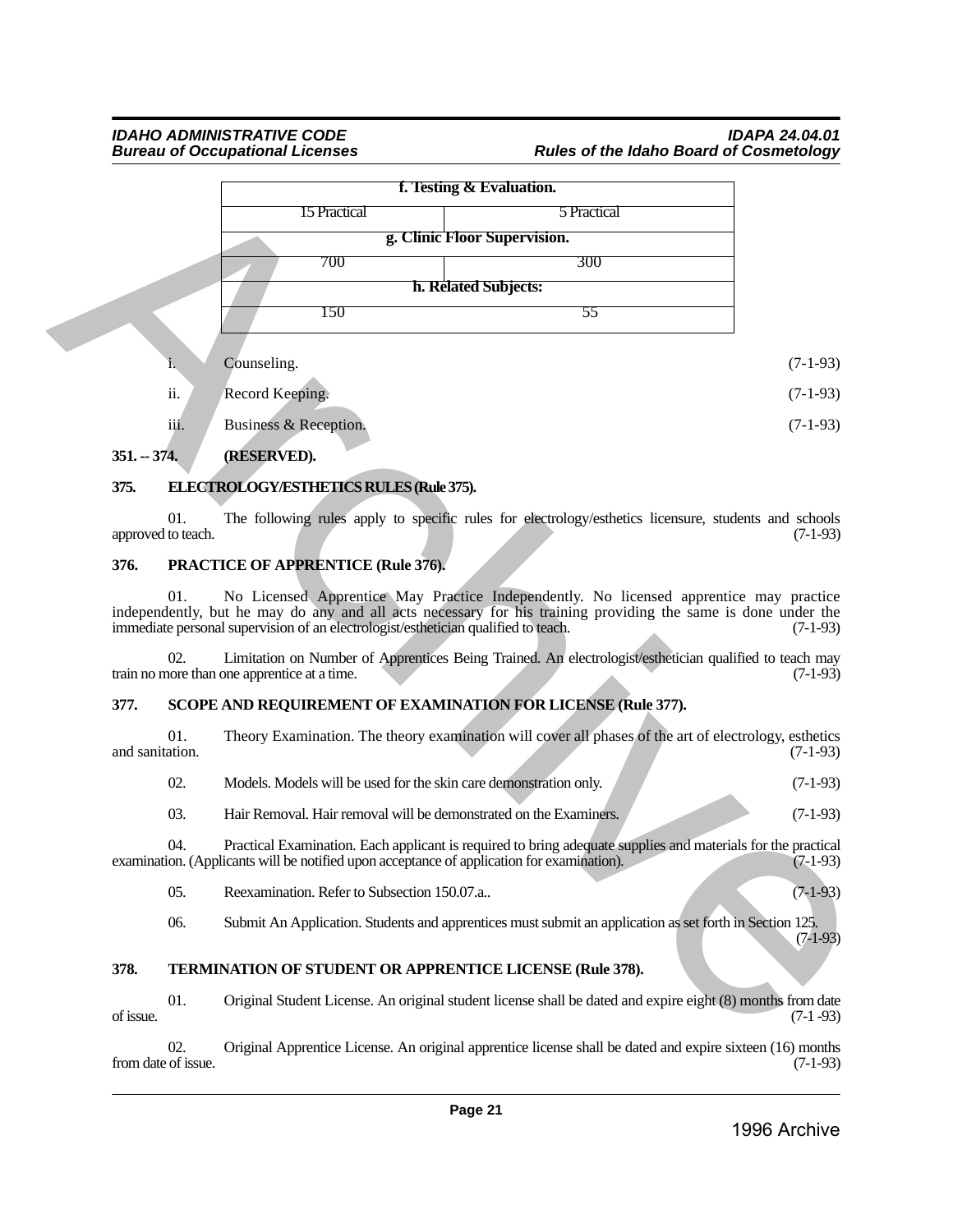#### <span id="page-21-0"></span>**379. RULES FOR COSMETOLOGY SCHOOLS APPROVED TO TEACH ELECTROLOGY/ ESTHETICS (Rule 379).**

| 03.                               | Other Than an Original Student or Apprentice License. Other than an original student or apprentice license<br>may not be issued without valid reason for not having completed the required training within the specified time. Student or<br>apprentice other than original license, may carry additional restrictions.                                                                                                                                                                                                                                                                                           |  | $(7-1-93)$ |
|-----------------------------------|-------------------------------------------------------------------------------------------------------------------------------------------------------------------------------------------------------------------------------------------------------------------------------------------------------------------------------------------------------------------------------------------------------------------------------------------------------------------------------------------------------------------------------------------------------------------------------------------------------------------|--|------------|
| 379.                              | RULES FOR COSMETOLOGY SCHOOLS APPROVED TO TEACH ELECTROLOGY/                                                                                                                                                                                                                                                                                                                                                                                                                                                                                                                                                      |  |            |
| <b>ESTHETICS (Rule 379).</b>      | Section 54-802(n) provides for the teaching of electrology/esthetics in cosmetology schools.                                                                                                                                                                                                                                                                                                                                                                                                                                                                                                                      |  | $(7-1-93)$ |
|                                   |                                                                                                                                                                                                                                                                                                                                                                                                                                                                                                                                                                                                                   |  |            |
| 01.                               | Board Approval. The board may approve a school to teach electrology/esthetics who makes<br>application on forms provided by the bureau and who meets all the requirements set forth in the cosmetology law and these rules.<br>Approval of curriculum must be submitted on a separate application. Approval may be terminated upon ninety (90) day written<br>request to the board by the school. Approval may be suspended or terminated by the board for the school's failure to meet any one<br>or more of the minimum requirements set forth in the cosmetology law and rules to teach electrology/esthetics. |  | $(7-1-93)$ |
| 02.                               | Minimum Square Footage. Schools provide a minimum of three hundred (300) square feet of<br>designated floor space per six (6) students.                                                                                                                                                                                                                                                                                                                                                                                                                                                                           |  | $(7-1-93)$ |
| 03.                               | Texts. Schools shall use texts that cover all phases of electrology and estheology.                                                                                                                                                                                                                                                                                                                                                                                                                                                                                                                               |  | $(7-1-93)$ |
| 04.                               | Required Equipment. Each school shall have the following equipment, which is considered the<br>minimum equipment necessary for the proper instruction of students. This amount of equipment is based on six (6) students.                                                                                                                                                                                                                                                                                                                                                                                         |  | $(7-1-93)$ |
| a.                                | Work stations equal to seventy-five (75%) percent of total enrollment.                                                                                                                                                                                                                                                                                                                                                                                                                                                                                                                                            |  | $(7-1-93)$ |
| b.                                | Two (2) brand of machines (one with 3 method capability) Electrolysis, Thermolysis, and Blend.                                                                                                                                                                                                                                                                                                                                                                                                                                                                                                                    |  | $(7-1-93)$ |
| $\mathbf{c}.$                     | Two (2) treatment tables and adjustable chair.                                                                                                                                                                                                                                                                                                                                                                                                                                                                                                                                                                    |  | $(7-1-93)$ |
| d.                                | Two (2) swing arm lamps.                                                                                                                                                                                                                                                                                                                                                                                                                                                                                                                                                                                          |  | $(7-1-93)$ |
| e.                                | One (1) facial machine and steamer.                                                                                                                                                                                                                                                                                                                                                                                                                                                                                                                                                                               |  | $(7-1-93)$ |
| f.                                | Two (2) magnifying glasses.                                                                                                                                                                                                                                                                                                                                                                                                                                                                                                                                                                                       |  | $(7-1-93)$ |
| g.                                | Tweezers.                                                                                                                                                                                                                                                                                                                                                                                                                                                                                                                                                                                                         |  | $(7-1-93)$ |
| h.                                | One (1) basin with approved water source.                                                                                                                                                                                                                                                                                                                                                                                                                                                                                                                                                                         |  | $(7-1-93)$ |
| $\mathbf{i}$ .                    | Necessary sanitation equipment for implements.                                                                                                                                                                                                                                                                                                                                                                                                                                                                                                                                                                    |  | $(7-1-93)$ |
| j.                                | Closed storage cabinet.                                                                                                                                                                                                                                                                                                                                                                                                                                                                                                                                                                                           |  | $(7-1-93)$ |
| 05.<br>applicator brush.          | Kit. Each student to be issued a kit containing: tweezers, needles, eye shields, before treatment solution,<br>after treatment lotion. Basic skin care kit: Cleansing lotion, toner, moisturizer, massage cream/oil, (2) facial sponges, (5)<br>spatulas, protective eye covers, tweezers, head and body drape. Basic cosmetic kit: foundation base, translucent powder,<br>eye and lip pencil, eyeshadow, blush, lip color, makeup cape, eyebrow brush, (2) cosmetic sponges, lip brush, mascara                                                                                                                 |  | $(7-1-93)$ |
| 06.<br>included in their courses. | Schools Provide Charts and Other Material. Schools shall provide charts and other material<br>necessary for proper instruction, and subjects for clinical work and not rely entirely on customers. That the schools teach all<br>methods of electrology and esteology and it is recommended that courses in bookkeeping, salesmanship and public relations be                                                                                                                                                                                                                                                     |  | $(7-1-93)$ |

07. Electrologist/Esthetician Approved To Teach/Student Ratio. Schools have at least one (1) licensed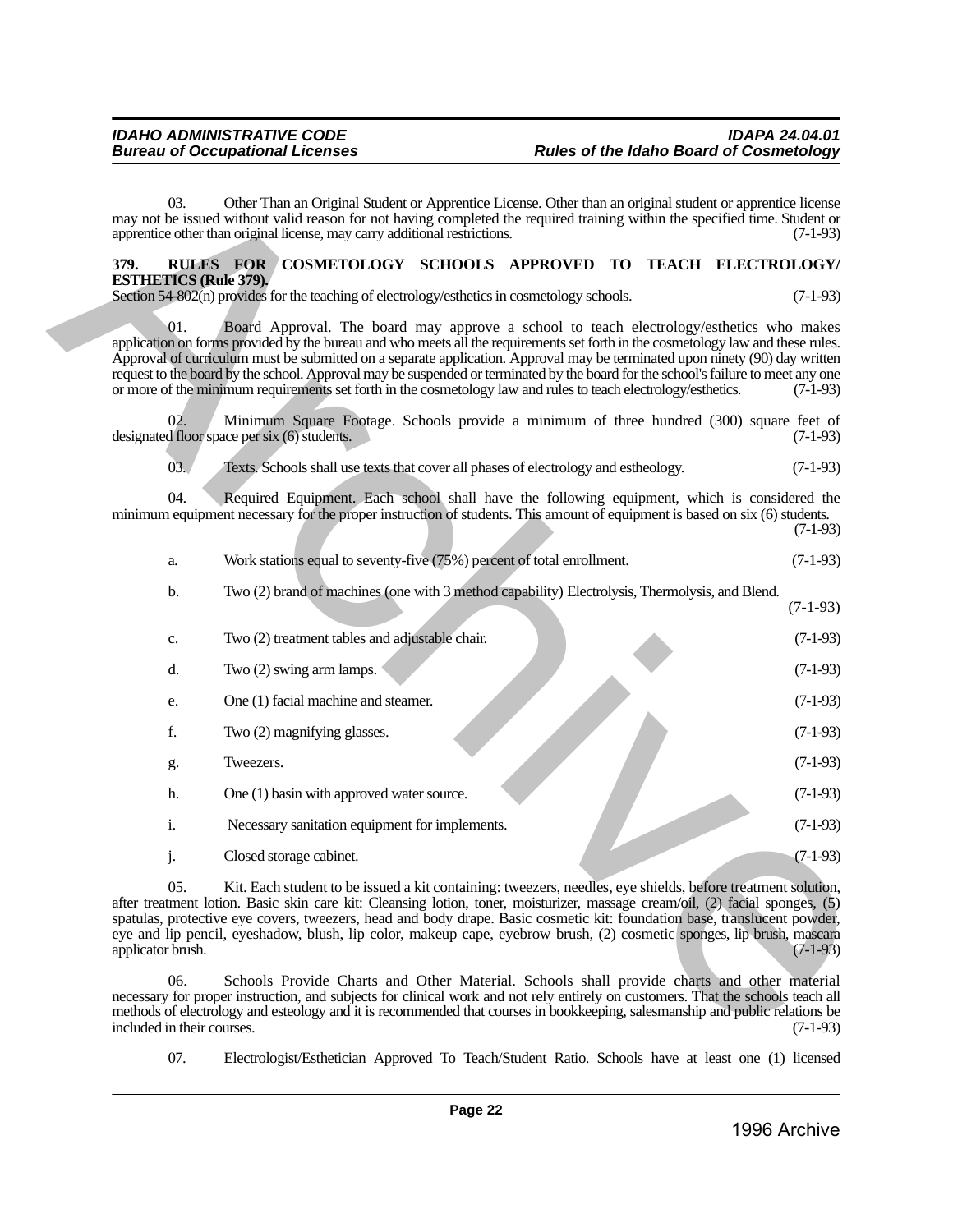|                   | electrologist/esthetician approved to teach for every six (6) students or portion thereof, being trained therein.                                                                              |                            |                                                           | $(7-1-93)$                       |
|-------------------|------------------------------------------------------------------------------------------------------------------------------------------------------------------------------------------------|----------------------------|-----------------------------------------------------------|----------------------------------|
| more apprentices. | 08. Records Required of Schools and Establishments. Records required of schools and establishments training one or                                                                             |                            |                                                           | $(7-1-93)$                       |
|                   | Students must complete a course of training which includes:<br>a.                                                                                                                              |                            |                                                           | $(7-1-93)$                       |
| $(500)$ hours.    | Electrology: Three hundred (300) clinical hours; Two hundred (200) theory hours, for a total of five hundred                                                                                   |                            |                                                           | $(7-1-93)$                       |
| (300) hours.      | Skin care: Two hundred (200) clinical operations; One hundred (100) theory hours, a total of three hundred<br>$\overline{\mathbf{11}}$ .                                                       |                            |                                                           | $(7-1-93)$                       |
|                   | Students may not render any clinical services to patrons until completing at least eighty (80) hours of<br>b.<br>instruction in electrology and forty (40) hours of instruction in estheology. |                            |                                                           | $(7-1-93)$                       |
|                   | 09.<br>Record of Training. Record of training in a licensed school and/or licensed establishment.                                                                                              |                            |                                                           | $(7-1-93)$                       |
|                   | The number of required operations on the Monthly Record Form (E-40) and Student Record of<br>Instruction Form (E-41) are as follows: Permanent Removal of Hair.                                |                            |                                                           | $(7-1-93)$                       |
|                   |                                                                                                                                                                                                | Minimum<br>Hours of Theory |                                                           | Minimum<br><b>Clinical Hours</b> |
|                   | i. The Cosmetology Act and the Board Rules.                                                                                                                                                    | 10                         |                                                           |                                  |
|                   | ii. Bacteriology, sanitation and sterilization, safety precautions, anatomy, and physiology.                                                                                                   | 55                         |                                                           |                                  |
|                   | iii. Electricity (Shall include the nature of electrical current, principles of operating electrical                                                                                           | 15                         |                                                           |                                  |
|                   | devices and the various safety precautions used when operating electrical equipment.)                                                                                                          |                            |                                                           |                                  |
|                   | iv. Electrolysis (Shall include the use and study of galvanic current.)                                                                                                                        | 15                         |                                                           | 20                               |
| manual.)          | v. Thermolysis (Shall include the use and study of high frequency current automatic and                                                                                                        | 15                         |                                                           | 50                               |
|                   | vi. A combination of high frequency and galvanic currents.                                                                                                                                     | 15                         |                                                           | $\overline{30}$                  |
|                   | vii. Hypertrichosis (study & cause of).                                                                                                                                                        | 15                         |                                                           |                                  |
|                   | viii. Additional training. Refer to Subsection 379.06.                                                                                                                                         |                            | Additional 200 hours may be taken in<br>method of choice. |                                  |
|                   |                                                                                                                                                                                                |                            |                                                           | $(7-1-93)$                       |
|                   | $\mathbf b$ .<br>Esthetics.                                                                                                                                                                    |                            |                                                           |                                  |
|                   |                                                                                                                                                                                                | Theory<br>Operations       | Clinical                                                  |                                  |
|                   | i. Massage and Manipulation Application of lotions, creams, etc.                                                                                                                               | 30                         | 60                                                        |                                  |
|                   | ii. Cosmetics.                                                                                                                                                                                 | 30                         | 60                                                        |                                  |
|                   |                                                                                                                                                                                                |                            |                                                           |                                  |

| Esthetics.                                                           |                      |          | (/-1-> |
|----------------------------------------------------------------------|----------------------|----------|--------|
|                                                                      | Theory<br>Operations | Clinical |        |
| i. Massage and Manipulation Application of lotions, creams, etc.     | 30                   | 60       |        |
| ii. Cosmetics.                                                       | 30                   | 60       |        |
| iii. Machine application: Use of mechanical or electrical equipment. | 40                   | 80       |        |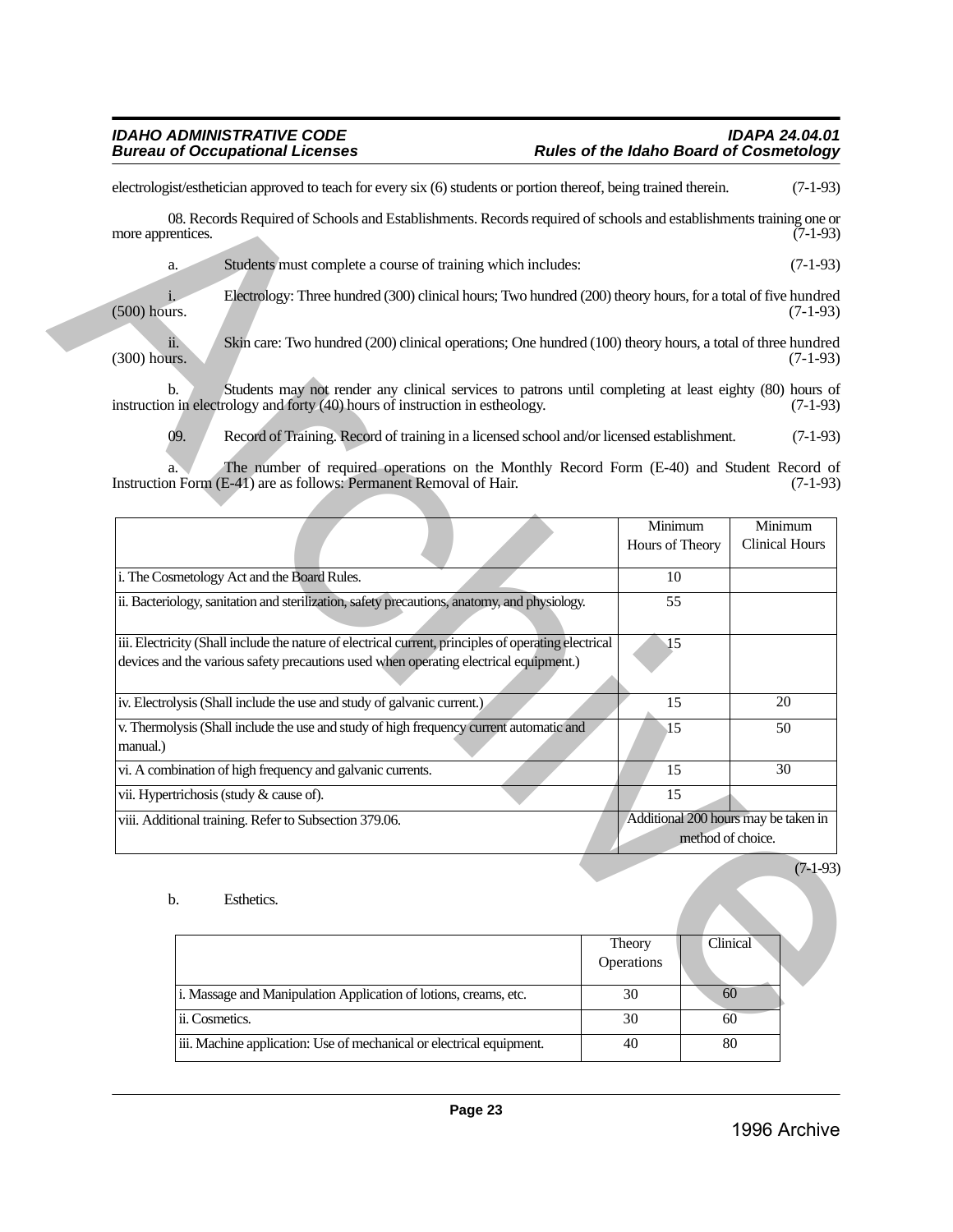#### <span id="page-23-0"></span>**380. -- 399. (RESERVED).**

#### <span id="page-23-1"></span>**400. ESTHETICS RULES (Rule 400).** The following rules apply to specific rules for esthetics licensure, students and schools.  $(7-1-93)$

| $380 - 399$ .                              | (RESERVED).                                                                                                                                                                                                                                                                                                                                                                                                                                                                                                                                                                                           |                            |                           |
|--------------------------------------------|-------------------------------------------------------------------------------------------------------------------------------------------------------------------------------------------------------------------------------------------------------------------------------------------------------------------------------------------------------------------------------------------------------------------------------------------------------------------------------------------------------------------------------------------------------------------------------------------------------|----------------------------|---------------------------|
| 400.                                       | <b>ESTHETICS RULES (Rule 400).</b><br>The following rules apply to specific rules for esthetics licensure, students and schools.                                                                                                                                                                                                                                                                                                                                                                                                                                                                      |                            | $(7-1-93)$                |
| 401.                                       | SCOPE AND REQUIREMENT OF EXAMINATION FOR LICENSE (Rule 401).                                                                                                                                                                                                                                                                                                                                                                                                                                                                                                                                          |                            |                           |
| $\overline{01}$ .<br>sanitation.           | Theory Examination. The theory examination will cover all phases of the art of skin care and                                                                                                                                                                                                                                                                                                                                                                                                                                                                                                          |                            | $(7-1-93)$                |
| 02.                                        | Models. Models will be used for the skin care demonstration.                                                                                                                                                                                                                                                                                                                                                                                                                                                                                                                                          |                            | $(7-1-93)$                |
| 03.                                        | Practical Examination. Each applicant is required to bring adequate supplies and materials for the<br>practical examination. (Applicants will be notified upon acceptance of application for examination.)                                                                                                                                                                                                                                                                                                                                                                                            |                            | $(7-1-93)$                |
| 04.                                        | Reexamination. Refer to Subsection 150.07.a.                                                                                                                                                                                                                                                                                                                                                                                                                                                                                                                                                          |                            | $(7-1-93)$                |
| 05.                                        | Application. Students must submit an application as set forth in Section 125.                                                                                                                                                                                                                                                                                                                                                                                                                                                                                                                         |                            | $(7-1-93)$                |
| 402.                                       | <b>TERMINATION OF STUDENT LICENSE (Rule 402).</b>                                                                                                                                                                                                                                                                                                                                                                                                                                                                                                                                                     |                            |                           |
| 01.<br>five (5) months from date of issue. | Original Esthetician Student License. An original esthetician student license shall be dated and expire                                                                                                                                                                                                                                                                                                                                                                                                                                                                                               |                            | $(7-1-93)$                |
| 02.<br>may carry additional restrictions.  | Other Than an Original Student License. Other than an original student license may not be issued without<br>valid reason for not having completed the required training within the specified time. Student other than original license,                                                                                                                                                                                                                                                                                                                                                               |                            | $(7-1-93)$                |
| 403.                                       | RULES FOR COSMETOLOGY SCHOOLS TEACHING ESTHETICS (Rule 403).<br>Section 54-802 (p) provides for the teaching of esthetics in cosmetology schools.                                                                                                                                                                                                                                                                                                                                                                                                                                                     |                            | $(7-1-93)$                |
| 01.                                        | Board Approval. The board may approve a school to teach esthetics who makes application on forms<br>provided by the bureau and who meets all the requirements set forth in the cosmetology law and these rules. Approval of<br>curriculum must be submitted on a separate application. Approval may be terminated upon ninety (90) day written request to the<br>board by the school. Approval may be suspended or terminated by the board for the school's failure to meet any one or more of<br>the minimum requirements set forth in the cosmetology law and rules to teach electrology/esthetics. |                            | $(7-1-93)$                |
| 02.                                        | Required Text. Schools shall use texts that cover all phases of estheology.                                                                                                                                                                                                                                                                                                                                                                                                                                                                                                                           |                            | $(7-1-93)$                |
| 03.                                        | Records Required. Records required of schools teaching esthetics.                                                                                                                                                                                                                                                                                                                                                                                                                                                                                                                                     |                            | $(7-1-93)$                |
| a.                                         | Students must complete a course of training which includes: Two hundred fifty (250) clinical hours; Two<br>hundred fifty (250) theory hours, for a total of five hundred (500) hours.                                                                                                                                                                                                                                                                                                                                                                                                                 |                            | $(7-1-93)$                |
| b.<br>instruction in esthetics.            | Students may not render any clinical services to patrons until completing at least sixty (60) hours of                                                                                                                                                                                                                                                                                                                                                                                                                                                                                                |                            | $(7-1-93)$                |
| c.                                         | The number of required operations on the Monthly Record Form (ES-40) and Student Record of<br>Instruction Form (ES-41) are as follows:                                                                                                                                                                                                                                                                                                                                                                                                                                                                |                            | $(7-1-93)$                |
|                                            |                                                                                                                                                                                                                                                                                                                                                                                                                                                                                                                                                                                                       | Minimum Hours of<br>Theory | Minimum Clinical<br>Hours |

#### <span id="page-23-3"></span><span id="page-23-2"></span>**403. RULES FOR COSMETOLOGY SCHOOLS TEACHING ESTHETICS (Rule 403).**

| 02. | Required Text. Schools shall use texts that cover all phases of estheology. |  |  | $(7-1-93)$ |
|-----|-----------------------------------------------------------------------------|--|--|------------|
|-----|-----------------------------------------------------------------------------|--|--|------------|

|                                                                   | Minimum Hours of<br>Theory | Minimum Clinical<br>Hours |
|-------------------------------------------------------------------|----------------------------|---------------------------|
| i. Massage $\&$ Manipulation application of lotions, creams, etc. | 30                         | 60                        |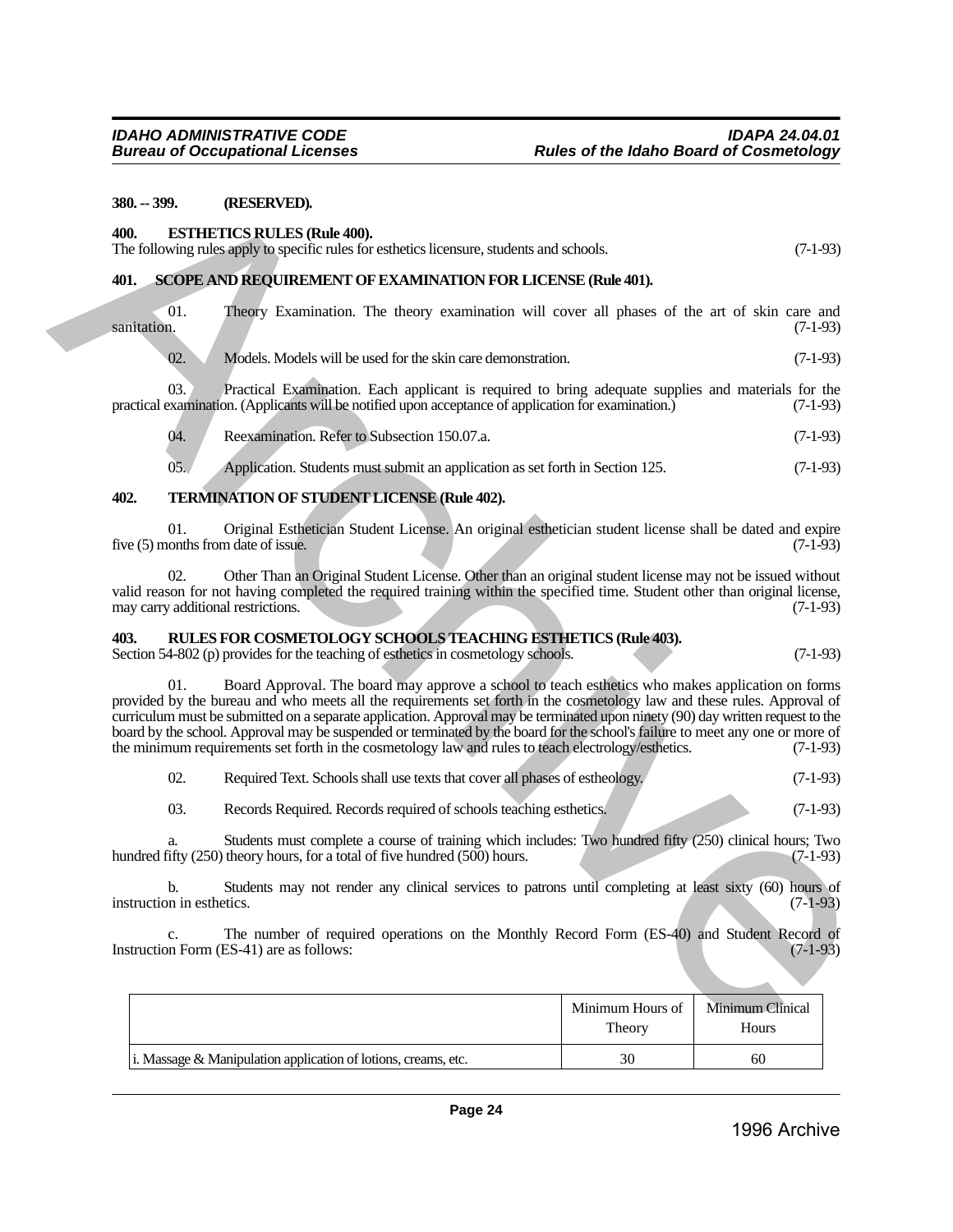#### *IDAHO ADMINISTRATIVE CODE IDAPA 24.04.01* **Rules of the Idaho Board of Cosmetology**

| ii. Cosmetics.                                                                            | 30  | 60  |
|-------------------------------------------------------------------------------------------|-----|-----|
| iii. Machine Application: use of mechanical or electrical equipment.                      | 40  | 80  |
| iv. Cosmetology Act and Board Rules.                                                      | 5   |     |
| v. Bacteriology, Sanitation & sterilization, safety precautions, anatomy &<br>physiology. | 55  |     |
| vi. Additional Training.                                                                  | 60  |     |
| vii. Eyebrow arch and hair removal.                                                       | 15  | 20  |
| viii. Special field sciences.                                                             | 15  | 30  |
| ix. Total Hours.                                                                          | 250 | 250 |

### <span id="page-24-0"></span>**404. - 424. (RESERVED).**

#### <span id="page-24-1"></span>**425. NAIL TECHNOLOGY RULES (Rule 425).**

| The following rules apply to specific rules for nail technology licensure, students and schools. |  | $(7-1-93)$ |
|--------------------------------------------------------------------------------------------------|--|------------|
|                                                                                                  |  |            |

### <span id="page-24-2"></span>**426. SCOPE AND REQUIREMENT OF EXAMINATION FOR LICENSE (Rule 426).**

|                          | ii. Cosmetics.   |                                                                                                                                                                                                                                                                                              | 30  | 60         |
|--------------------------|------------------|----------------------------------------------------------------------------------------------------------------------------------------------------------------------------------------------------------------------------------------------------------------------------------------------|-----|------------|
|                          |                  | iii. Machine Application: use of mechanical or electrical equipment.                                                                                                                                                                                                                         | 40  | 80         |
|                          |                  | iv. Cosmetology Act and Board Rules.                                                                                                                                                                                                                                                         | 5   |            |
| physiology.              |                  | v. Bacteriology, Sanitation & sterilization, safety precautions, anatomy &                                                                                                                                                                                                                   | 55  |            |
|                          |                  | vi. Additional Training.                                                                                                                                                                                                                                                                     | 60  |            |
|                          |                  | vii. Eyebrow arch and hair removal.                                                                                                                                                                                                                                                          | 15  | 20         |
|                          |                  | viii. Special field sciences.                                                                                                                                                                                                                                                                | 15  | 30         |
|                          | ix. Total Hours. |                                                                                                                                                                                                                                                                                              | 250 | 250        |
| 404. - 424.<br>425.      |                  | (RESERVED).<br><b>NAIL TECHNOLOGY RULES (Rule 425).</b>                                                                                                                                                                                                                                      |     | $(7-1-93)$ |
|                          |                  | The following rules apply to specific rules for nail technology licensure, students and schools.                                                                                                                                                                                             |     | $(7-1-93)$ |
| 426.                     |                  | SCOPE AND REQUIREMENT OF EXAMINATION FOR LICENSE (Rule 426).                                                                                                                                                                                                                                 |     |            |
| and sanitation.          | 01.              | Theory Examination. The theory examination will cover all phases of the art of manicuring, artificial nails                                                                                                                                                                                  |     | $(7-1-93)$ |
|                          | 02.              | Practical Examination. The practical examination will include:                                                                                                                                                                                                                               |     | $(7-1-93)$ |
|                          | a.               | Complete basic manicure on one hand.                                                                                                                                                                                                                                                         |     | $(7-1-93)$ |
|                          | b.               | Sculptured nails (with form).                                                                                                                                                                                                                                                                |     | $(7-1-93)$ |
|                          | c.               | Tips (Finished).                                                                                                                                                                                                                                                                             |     | $(7-1-93)$ |
|                          | d.               | Nail overlay with fabric.                                                                                                                                                                                                                                                                    |     | $(7-1-93)$ |
|                          | 03.              | Supplies Required for the Practical Examination. Each applicant is required to bring adequate supplies and<br>materials and manufactures instructions for product being used for the practical examination. (Applicants will be notified<br>upon acceptance of application for examination.) |     | $(7-1-93)$ |
|                          | 04.              | Reexamination. Refer to Subsection 150.07.a.                                                                                                                                                                                                                                                 |     | $(7-1-93)$ |
|                          | 05.              | Application. Students must submit an application as set forth in Section 125.                                                                                                                                                                                                                |     | $(7-1-93)$ |
| 427.                     |                  | TERMINATION OF STUDENT LICENSE (Rule 427).                                                                                                                                                                                                                                                   |     |            |
| issue.                   | 01.              | Original Student License. An original student license shall be dated and expire three (3) months from date of                                                                                                                                                                                |     | $(7-1-93)$ |
| additional restrictions. | 02.              | Other Than an Original Student License. Other than an original student license may not'be issued without valid<br>reason for not having completed the required training within the specified time. Student other than original license, may carry                                            |     | $(7-1-93)$ |

| - 04. | Reexamination. Refer to Subsection 150.07.a.                                  |  | $(7-1-93)$ |
|-------|-------------------------------------------------------------------------------|--|------------|
| - 05. | Application. Students must submit an application as set forth in Section 125. |  | $(7-1-93)$ |

### <span id="page-24-3"></span>**427. TERMINATION OF STUDENT LICENSE (Rule 427).**

#### <span id="page-24-4"></span>**428. RULES FOR COSMETOLOGY SCHOOLS TEACHING NAIL TECHNOLOGY (Rule 428).**

Section 54-802 (d), Idaho Code, provides for the teaching of nail technology in cosmetology schools. (7-1-93)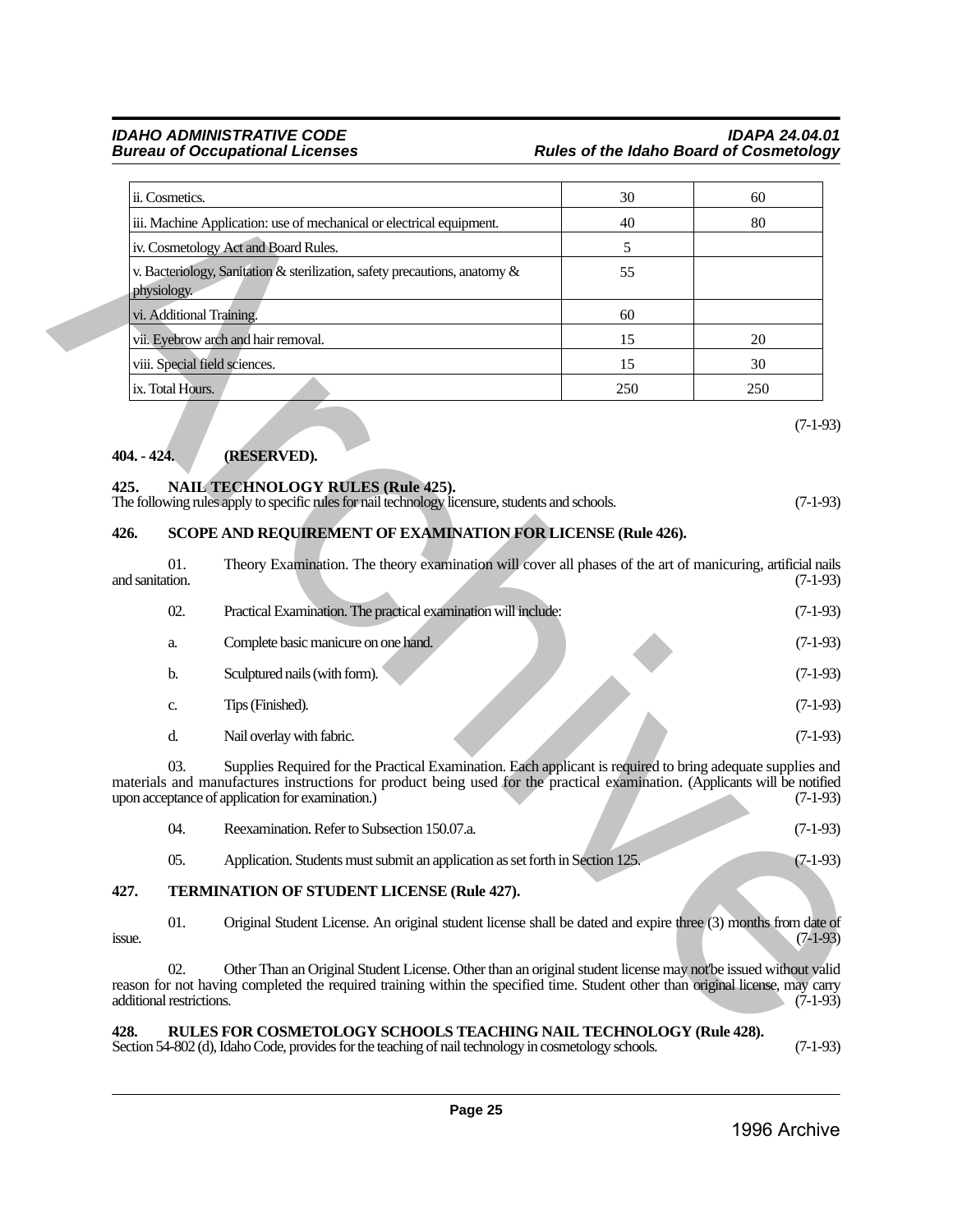| $\sim 02$ . | Texts. Schools shall use texts that cover all phases of nail technology. | $(7-1-93)$ |
|-------------|--------------------------------------------------------------------------|------------|
|-------------|--------------------------------------------------------------------------|------------|

| 01.                              |          | Board Approval. The board may approve a school to teach nail technology who makes application on forms<br>provided by the bureau and who meets all the requirements set forth in the cosmetology law and these rules. Approval of curriculum<br>must be submitted on a separate application. Approval may be terminated upon ninety (90) day written request to the board by the<br>school. Approval may be suspended or terminated by the board for the school's failure to meet any one or more of the minimum<br>requirements set forth in the cosmetology law and rules to teach nail technology. | $(7-1-93)$ |
|----------------------------------|----------|-------------------------------------------------------------------------------------------------------------------------------------------------------------------------------------------------------------------------------------------------------------------------------------------------------------------------------------------------------------------------------------------------------------------------------------------------------------------------------------------------------------------------------------------------------------------------------------------------------|------------|
| 02.                              |          | Texts. Schools shall use texts that cover all phases of nail technology.                                                                                                                                                                                                                                                                                                                                                                                                                                                                                                                              | $(7-1-93)$ |
| 03.                              |          | Records Required. Records required of schools teaching nail technology.                                                                                                                                                                                                                                                                                                                                                                                                                                                                                                                               | $(7-1-93)$ |
|                                  |          | Students may not render any clinical services to patrons until the student has completed at least forty (40)<br>hours of instruction. All work done on patrons must be completed by students and supervised by instructors.                                                                                                                                                                                                                                                                                                                                                                           | $(7-1-93)$ |
| 04.                              |          | Record of Training. Record of training in a licensed school. The number of required operations on the Monthly<br>Record Form (NT-40) and Student Record of Instruction (Form NT-41) are as follows:                                                                                                                                                                                                                                                                                                                                                                                                   | $(7-1-93)$ |
| a.                               |          | Formed Nails - Ten (10) sets.                                                                                                                                                                                                                                                                                                                                                                                                                                                                                                                                                                         | $(7-1-93)$ |
| $\mathbf{b}$ .                   |          | Finished Tips - Ten (10) sets.                                                                                                                                                                                                                                                                                                                                                                                                                                                                                                                                                                        | $(7-1-93)$ |
| c.                               |          | Wraps and Mends - Ten (10) sets.                                                                                                                                                                                                                                                                                                                                                                                                                                                                                                                                                                      | $(7-1-93)$ |
| d.                               |          | Basic Manicure - Fifty (50).                                                                                                                                                                                                                                                                                                                                                                                                                                                                                                                                                                          | $(7-1-93)$ |
| e.                               |          | Pedicures - Five (5).                                                                                                                                                                                                                                                                                                                                                                                                                                                                                                                                                                                 | $(7-1-93)$ |
| 429. - 449.                      |          | (RESERVED).                                                                                                                                                                                                                                                                                                                                                                                                                                                                                                                                                                                           |            |
| 450.<br>01.                      |          | <b>INSPECTION AND SANITARY RULES (Rule 450).</b><br>Each cosmetological establishment and school of cosmetology and barber shop and school of barbering is subject to inspection by<br>agents of the board or bureau in accordance with the following rules (reference Section 54-824, and 54-524, Idaho Code). Grade score<br>is indicated by number following the rule.<br>Premises. All shops and schools shall be open to inspection during business hours to authorized                                                                                                                          | $(7-1-93)$ |
|                                  | Score 3  | representatives of the Cosmetology and Barber Boards. The use of shops or schools as living, dining, or sleeping compartments is<br>prohibited. All shops and schools shall be maintained in an orderly manner.                                                                                                                                                                                                                                                                                                                                                                                       | $(7-1-93)$ |
| 02.                              |          | Heat, Light, and Ventilation. Such establishments shall be heated, lighted, and ventilated in such a manner as to<br>be comfortable to the practitioners and to the customer.                                                                                                                                                                                                                                                                                                                                                                                                                         |            |
|                                  | Score 3  |                                                                                                                                                                                                                                                                                                                                                                                                                                                                                                                                                                                                       | $(7-1-93)$ |
| 03.<br>good repair at all times. | Score 5  | Floors, Walls, and Ceilings. Floors, walls, ceilings, furniture, and all other fixtures must be kept clean and in                                                                                                                                                                                                                                                                                                                                                                                                                                                                                     | $(7-1-93)$ |
| 04.                              | Score 12 | Instrument Cleaning. Razors, combs, brushes, cutting heads of clipping machines, and all other instruments<br>used by practitioners usage. Every precaution must be used to prohibit the transfer of bacteria, material and arthropods from one<br>person to another by means of instruments. Instruments to be cleaned prior to storage.                                                                                                                                                                                                                                                             | $(7-1-93)$ |
| 05.                              |          | Instrument Sanitizing. Instruments must be sanitized after cleaning previous to use on each patron. This may be<br>done by totally immersing the instruments in an approved sanitizing solution for not less than two minutes. Other methods of<br>sanitizing, may be used, if approved by the Cosmetology and Barber Boards.                                                                                                                                                                                                                                                                         |            |
|                                  | Score 12 |                                                                                                                                                                                                                                                                                                                                                                                                                                                                                                                                                                                                       | $(7-1-93)$ |

#### <span id="page-25-0"></span>**429. - 449. (RESERVED).**

#### <span id="page-25-1"></span>**450. INSPECTION AND SANITARY RULES (Rule 450).**

06. Use of Prohibited or Restricted Equipment. Latherizer or other approved method such as aerosol lather to be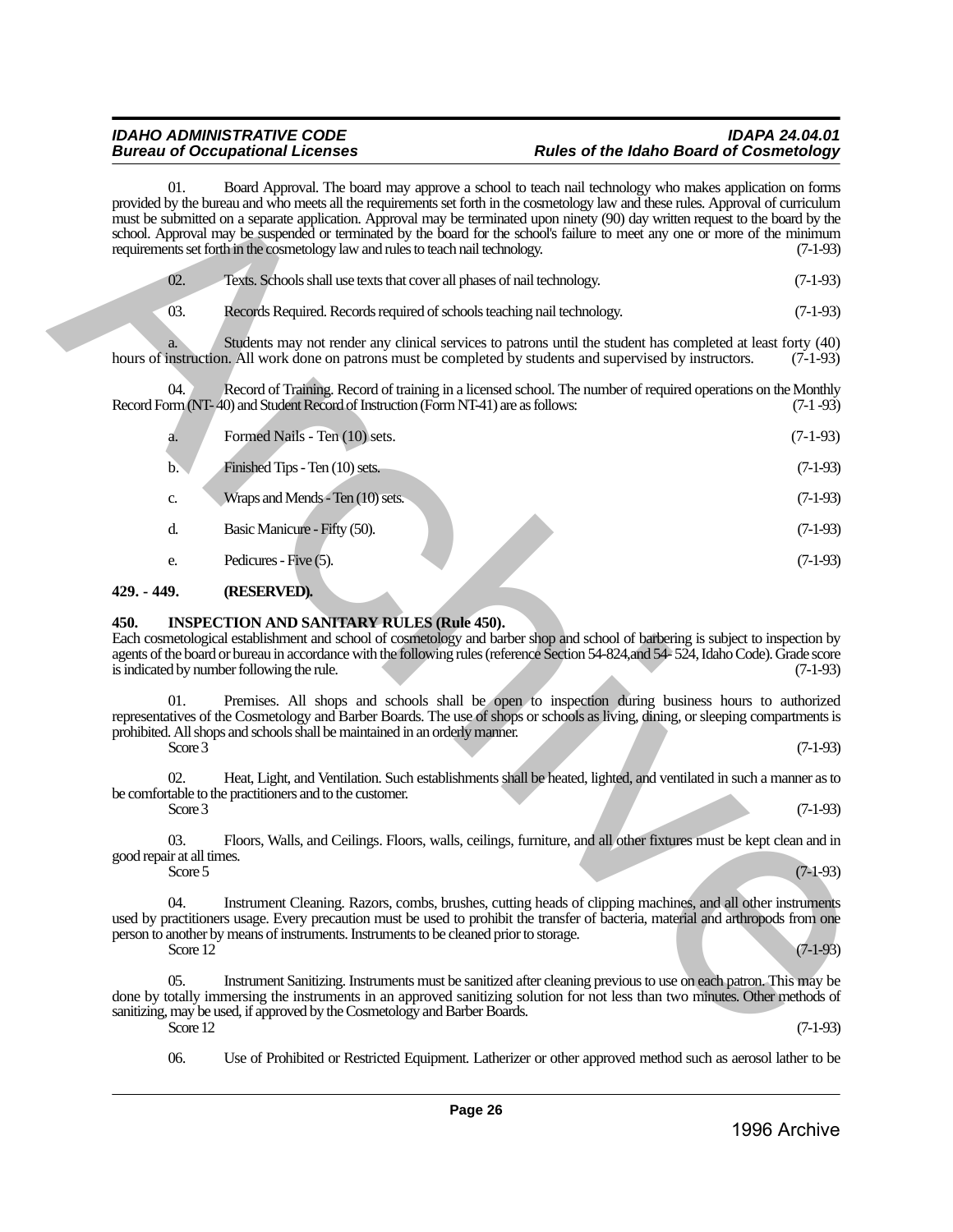placed around the neck of each patron when a multi-use clother or cape is used.  $Score 5$  (7-1-93)

08. Storage of Equipment. Clean linen and towels and all instruments shall be stored in a clean closed cabinet or in sanitizing equipment. Score 5  $(7-1-93)$ 

used. (Other approved method does not mean a Mug & Brush.) Neckduster prohibited unless they are sterilized after each customer.<br>(7-1-93) Score  $12$  (7-1-93) 07. Towels. Clean towels shall be used for each patron served. A neckband of paper or clean towels shall be

09. Dispensers. All liquids and powder dispensers shall be in shaker top containers. No multi-use powderpuff, sponge or duster shall be used. The use of styptic sticks or pencils is prohibited.  $\text{Score } 5$  (7-1-93)

10. Uniforms. Every person working as an operator shall wear a clean and washable uniform, apron or coat while working.

 $\text{Score } 3$  (7-1-93)

11. Hands. Every practitioner or person working in a shop shall wash his hands before waiting on any and each customer.  $Score 5$  (7-1-93)

12. Water Supply. Water supplies for shops and schools shall be from an approved source, convenient access from within the work area. Hot and cold running water with sufficient basins with approved disposal system.  $\text{Score } 5$  (7-1-93)

13. Toilet Facilities. Adequate and convenient toilet facilities shall be located and accessible within the building for use by patrons and persons working in shops and schools. Sink and single use towels shall be provided.  $\text{Score } 8$  (7-1-93)

14. Safety. The premises of building in which shops or schools are operated shall be maintained in an orderly manner which will not create or be a fire or safety hazard. Each shop or school shall have an approved first-aid kit. No pets or birds shall be allowed.<br>Score 7 Score 7  $(7-1-93)$ 

15. Headrests. No practitioner shall permit any person to use the headrest of any chair unless the headrest has been covered with a clean linen or paper towel.  $\text{Score } 2$  (7-1-93)

16. Certificates. The owner or manager of any shop or school shall post a copy of these rules, class card and sanitary compliance card, conspicuously in the place of business for the information and guidance of persons working or employed therein and for the public, generally. Score 5  $(7-1-93)$ 

17. Licenses. It shall be unlawful to own or operate a shop without proper licensure and unless it is at all times under the direct supervision and management of a registered cosmetologist, electrologist/esthetician, esthetician, or a nail technician in a cosmetology shop or a registered barber in a barber shop. Establishment and practitioners' licenses shall be displayed in a conspicuous place.<br>Score 3 Score 3  $(7-1-93)$ Archive

Grading of Shops and Schools. A for a score of ninety (90) through one hundred (100), B for a score of eighty (80) through eighty-nine (89), and C for a score of seventy-nine (79) or below. The C classification denotes unacceptable rating and improvements are required within thirty (30) days for continued operation.

IDAHO BOARD OF COSMETOLOGY Bureau of Occupational Licenses